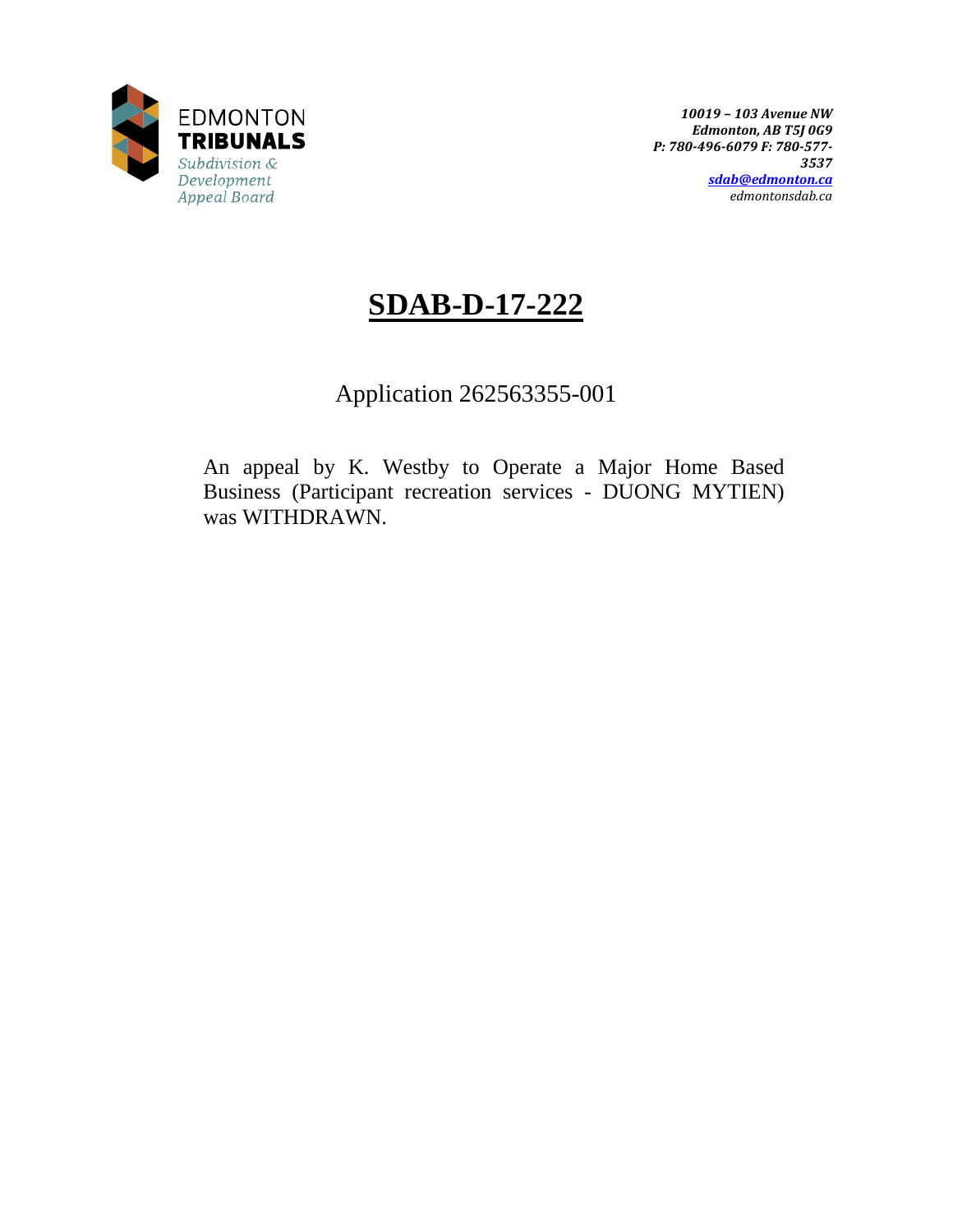

Date: December 1, 2017 Project Number: 260786370-001 File Number: SDAB-D-17-223

# **Notice of Decision**

[1] On November 16, 2017, the Subdivision and Development Appeal Board (the "Board") heard an appeal that was filed on October 11, 2017. The appeal concerned the decision of the Development Authority, issued on September 26, 2017, to refuse the following development:

> Change the Use from General Retail Stores to Minor Alcohol Sales and to construct interior alterations. (CRAFT BEERS ON JASPER)

- [2] The subject property is on Plan NB Blk 3 Lot 156, located at 10336 Jasper Avenue NW, within the HA Heritage Area Zone. The Special Area Downtown Overlay and the Capital City Downtown Area Redevelopment Plan apply to the subject property.
- [3] The following documents were received prior to the hearing and form part of the record:
	- Copies of the refused permit, permit application with attachments;
	- Canada Post receipt confirming delivery of the decision on September 28, 2017;
	- Development Officer's written submissions dated October 17, 2017;
	- Map of Alcohol Sales locations;
	- Correspondence from Heritage Planner;
	- Copy of previous decision of the Board, File SDAB-D-17-051; and
	- Supporting Materials of the Appellant, received on the date of the hearing.

# **Preliminary Matters**

- [4] At the outset of the appeal hearing, the Presiding Officer confirmed with the parties in attendance that there was no opposition to the composition of the panel.
- [5] The appeal was filed on time, in accordance with section 686 of the *Municipal Government Act*, RSA 2000, c M-26.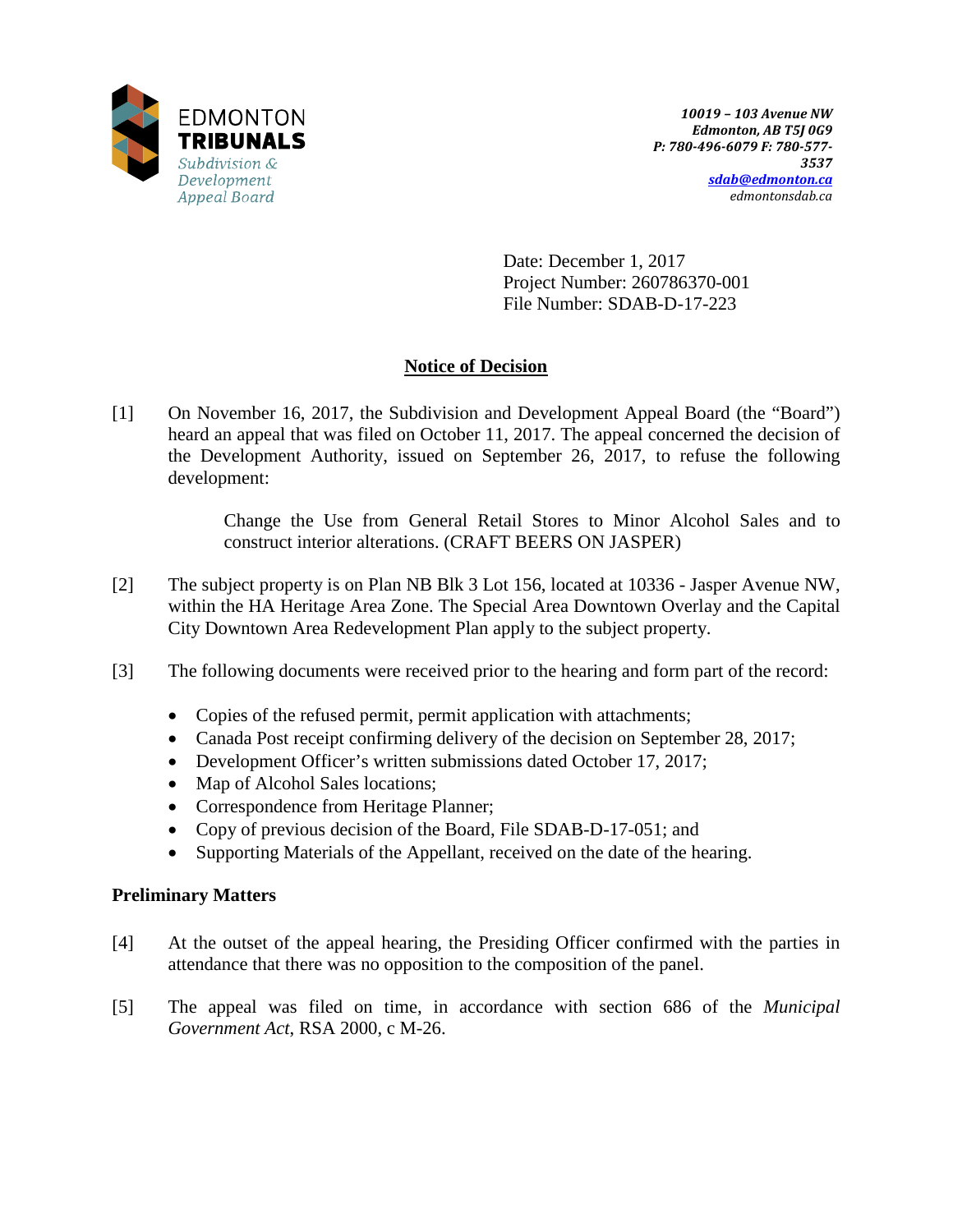[6] The Presiding Officer thanked the Development Officer for attending the hearing at the Board's request. In light of the circumstances, the typical order of appearance would be reversed, with the Development Officer speaking first. No opposition was noted.

## **Summary of Hearing**

- *i) Position of the Development Officer, Mr. P. Belzile*
- [8] Mr. Belzile attended the hearing to respond to questions from the Board.
- [9] Mr. Belzile confirmed that all of the five existing Alcohol Sales within 500 metres of the subject Site are classified as either Major or Minor Alcohol Sales. Mr. Belzile referred the Board to the detail on the map, which clarifies that the proposed development is 17 metres away from the closest Alcohol Sales and 57 metres away from the nearest park. He confirmed that an error had been made on Item 1, page 2 of the refused Application for Major Development Permit. Devine Wine and Spirits, located at 10111 – 104 Street NW, is 17 metres away from the proposed development, not 57 metres as shown. There is a park zoned AP at 10124 – 104 Street NW that is 57 metres from the proposed Minor Alcohol Sales location, which resulted in the confusion.
- [10] The Development Officer does not have the authority to vary the required 500 metres separation distance between Major or Minor Alcohol Sales (section 85(1)) or the required 100 metre separation distance from a Major or Minor Alcohol Sales Use to a park (section 85(4)) unless there are special circumstances as per sections 85 (7) to (9). These clauses provide authority to grant variances only on a temporary basis.
- [11] He could not provide information as to why the Major / Minor Alcohol Sales shown on his map were permitted to be in such close proximity to one another. Some of the developments may have been existing prior to the enactment of the 500 metre separation distance regulation, and others may have been approved by this Board.
- [12] There has been a recent bylaw change regarding distances between Major / Minor Alcohol Sales in the suburban areas but he is not sure if any changes are forthcoming in the downtown area.
- [13] He would have considered approving the proposed development if he had the discretion to do so, and his personal opinion is that allowing the proposed development would create no social harm.
- *ii) Position of the Appellant, Ms. J. Skeffington*
- [14] Ms. Skeffington was accompanied by Mr. A. Oshry, one of the owners of the property and the proposed development. Ms. Skeffington has been in communication with Mr. Belzile and is aware of why the permit was refused.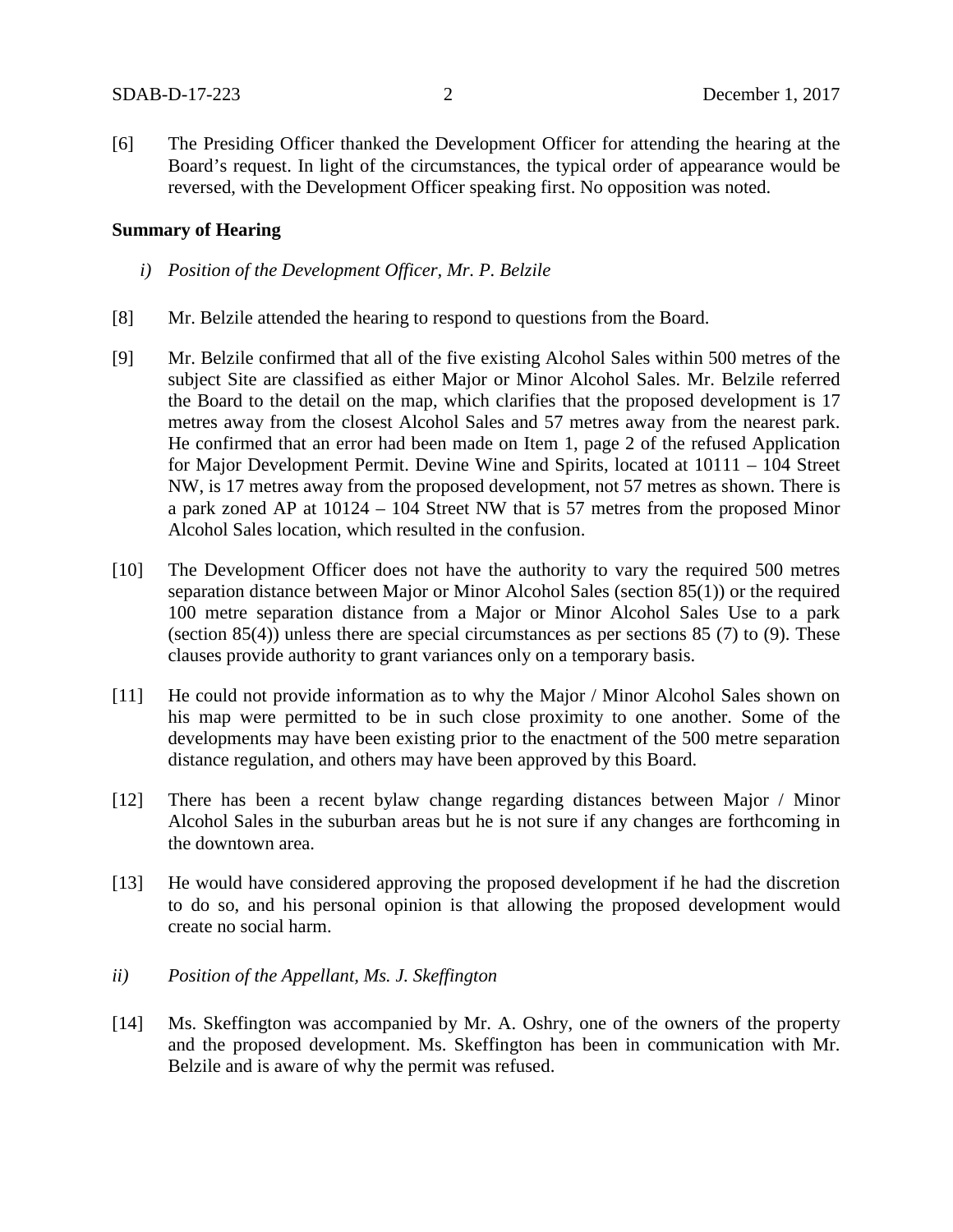[15] She provided comparisons of the number of dwellings located in the following neighbourhoods:

| (a) Oliver:   | 14,153 |
|---------------|--------|
| (b) Downtown: | 10,236 |
| (c) Ottewell: | 2,803  |
| (d) Calder:   | 2,063  |

As shown, the Downtown area is the second most densely populated in the City, second only to Oliver which is immediately adjacent. The Downtown area has four to five times the population density than the more outlying areas of the City and the demographics are more adult oriented rather than family oriented. Many people work downtown so there is a higher concentration of people in the neighbourhood all day long. A myriad of ETS bus stops and bus routes serve this area.

- [16] It is hard to apply the same standards of a liquor store in this area to a liquor store in Calder or Ottewell. A downtown location serves 20,000 residents plus a work force. Workers will often stop to pick up something on their way home to avoid an unnecessary additional trip. Applying the 500 metre separation distance to downtown liquor stores does not make sense.
- [17] The City has been advocating for a more pedestrian-oriented versus vehicle-oriented lifestyle. A higher concentration of pedestrians brings the streets to life, increases security and provides a healthier lifestyle. Visibility and increased traffic and lighting, which this development will bring, will be the largest deterrent to crime and will prevent unwanted people from loitering.
- [18] This particular location has been vacant for a year and the adjoining space is now also vacant. Over the years it has been leased or rented to lower value tenants of a more temporary nature such as a used CD and used book store. Mr. Oshry has recently had inquiries from prospective tenants who wish to run a cannabis operation. He would prefer not to accept such tenants as they do not have an investment in the area and do not contribute to a pedestrian-oriented streetscape.
- [19] No additional vehicle traffic will be generated. There is already a large amount of pedestrian traffic in this area and it is well served by Edmonton Transit. In support, she referenced the Sobeys that was previously located on Jasper Avenue and 104 Street and how it was always packed at lunch time and in the evening.
- [20] There are two other alcohol sales in the immediate area. One is Divine Wines and the other was supported by this Board on March 9 of this year (SDAB-D-17-051) which is located in the basement of a building and does not contribute to the streetscape.
- [21] The subject building is on the historic inventory list but not currently on the registry. The owners have recently spent \$450,000 in improving the building facade to return it to its original appearance. No City funding was received for this upgrade. They wish to operate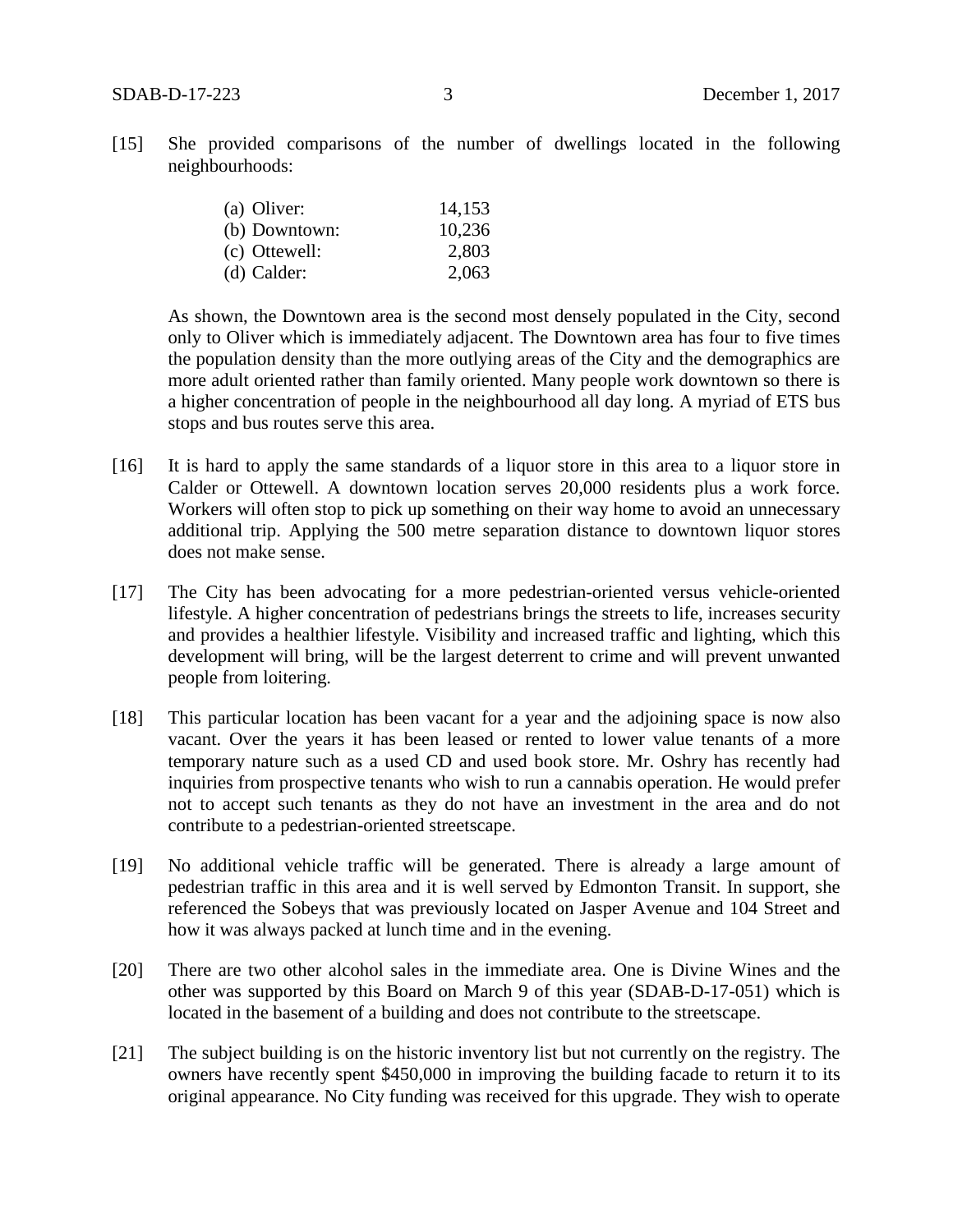a sustainable business while at the same time improving the street. They plan to provide additional lighting to make the area safe, secure and more friendly and enjoyable.

- [22] Craft Beers on Jasper will sell a slightly higher level of product than a general liquor store and they are planning on targeting the growing number of young professionals who are moving into this area. The exact business model and business hours have not yet been finalized but they will likely be offering tastings. While the business will be centered around craft beer they will also sell wine and other types of alcohol. This is similar to the Divine Wines store nearby which is focused on wine but also sells other products.
- [23] Ms. Skeffington does not believe the proximity to parks is an issue. The park at 10124 104 Street (Michael Phair Park) is a very narrow strip, is not a children's park and is not used very often. Beaver Hills House Park, which is a little further away, was redesigned to eliminate the hills, making it easier for the police to monitor. It can be quite busy at lunch time.
- [24] She has been in constant communication with the Heritage Planner but has received no comments from the Downtown Business Association. No one has expressed any opposition to the proposed development.
- [25] They have reviewed the recommended conditions of the Development Officer should the Board support this appeal and have no objections to any of them.

# **Decision**

- [26] The appeal is ALLOWED and the decision of the Development Authority is REVOKED. The development is GRANTED as applied for to the Development Authority, subject to the following CONDITIONS:
	- 1. The ground floor level portion of the facade abutting Jasper Avenue shall be comprised of transparent, non-reflective, non-tinted, non-obscured glazing. (Reference Section 910.4(8)(a))
	- 2. The exterior of the store shall have ample transparency from the street to allow natural surveillance. (Reference Section 85(12)(a))
	- 3. Exterior lighting should be in accordance with the minimum safety standards prescribed by the Illuminating Engineers Society of North America. (Reference Section  $85(12)(b)$ )
	- 4. There shall be no customer parking located behind the building. (Reference Section  $85(12)(c)$
	- 5. Customer access to the store is limited to a storefront that is visible from the street. (Reference Section 85(12)(e))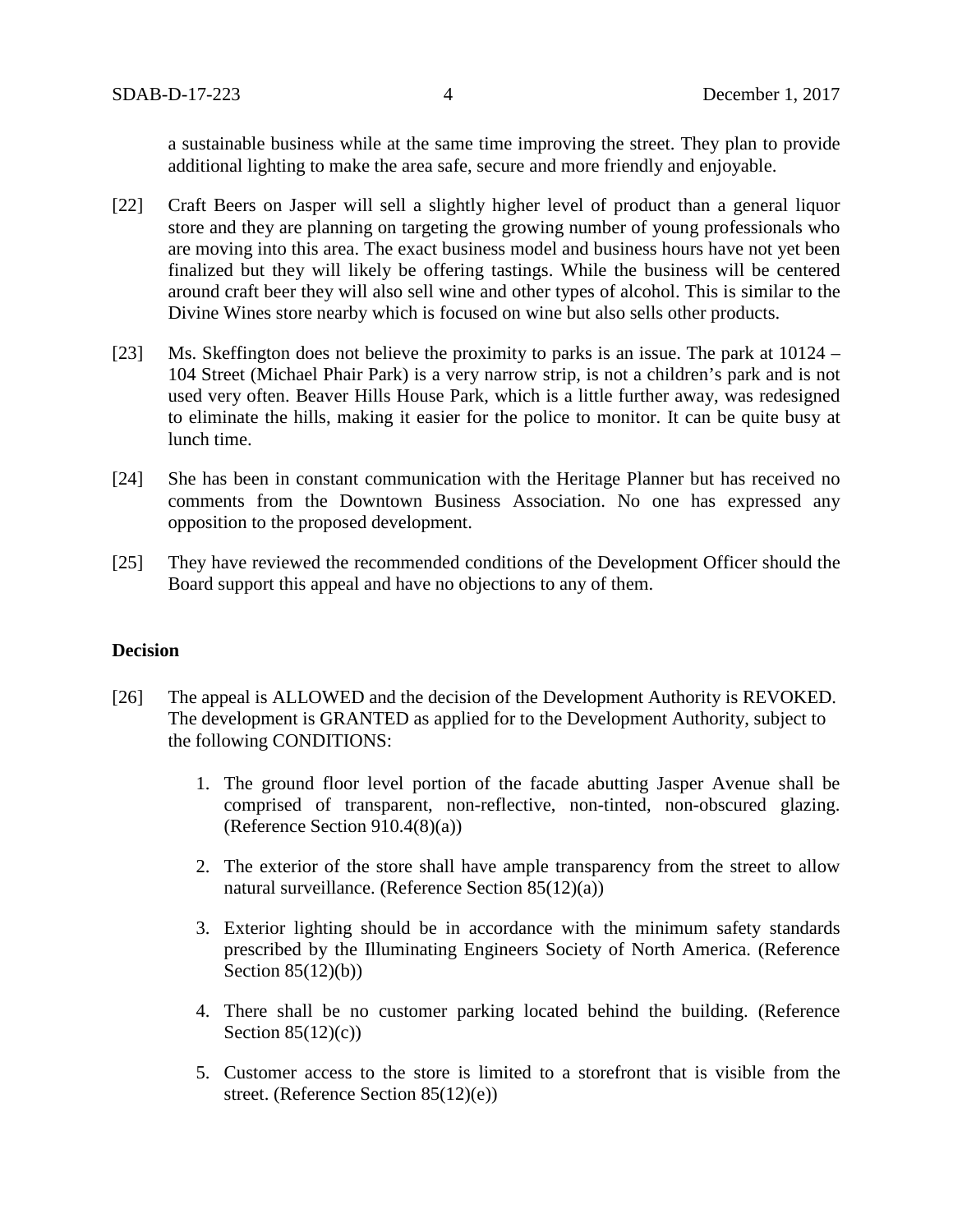6. Any outdoor lighting for any development shall be located and arranged so that no direct rays of light are directed at any adjoining properties, or interfere with the effectiveness of any traffic control devices. (Reference Section 51)

# ADVISEMENTS

- 1. This Development Permit is NOT a Business Licence. A separate application must be made for a Business Licence. Please contact the 311 Call Centre (780- 442-5311) for further information.
- 2. Signs require separate Development Applications.
- 3. A building permit is required for any construction or change in Use of a building. For a building permit, and prior to the plans examination review, you require construction drawings and the payment of fees. Please contact the 311 Call Centre (780-442-5311) for further information.
- 4. The subject building [Looby Block] is on the Inventory of Historic Resources. For more information, please contact a Heritage Planner at 790-496-6123 or 780-496- 5281. Additional information can also be found at: https://www.edmonton.ca/city\_government/edmonton\_archives/historicresources.aspx
- 5. The City of Edmonton does not conduct independent environmental checks of land within the City. If you are concerned about the suitability of this property for any purpose, you should conduct your own tests and reviews. The City of Edmonton, in issuing this Development Permit, makes no representations and offers no warranties as to the suitability of the property for any purpose or as to the presence or absence of any environmental contaminants on the property.
- 6. An approved Development Permit means that the proposed development has been reviewed against the provisions of this bylaw. It does not remove obligations to conform with other legislation, bylaws or land title instruments including, but not limited to, the Municipal Government Act, the Safety Codes Act or any caveats, restrictive covenants or easements that might be attached to the Site. (Reference Section 5.2)
- 7. Unless otherwise stated, all above references to section numbers refer to the authority under the Edmonton Zoning Bylaw 12800 as amended.
- [27] In granting the development the following sections of the Zoning Bylaw are waived:
	- a) Section 85(1) Any Major Alcohol Sales or Minor Alcohol Sales shall not be located less than 500 m from any other Major Alcohol Sales or Minor Alcohol Sales.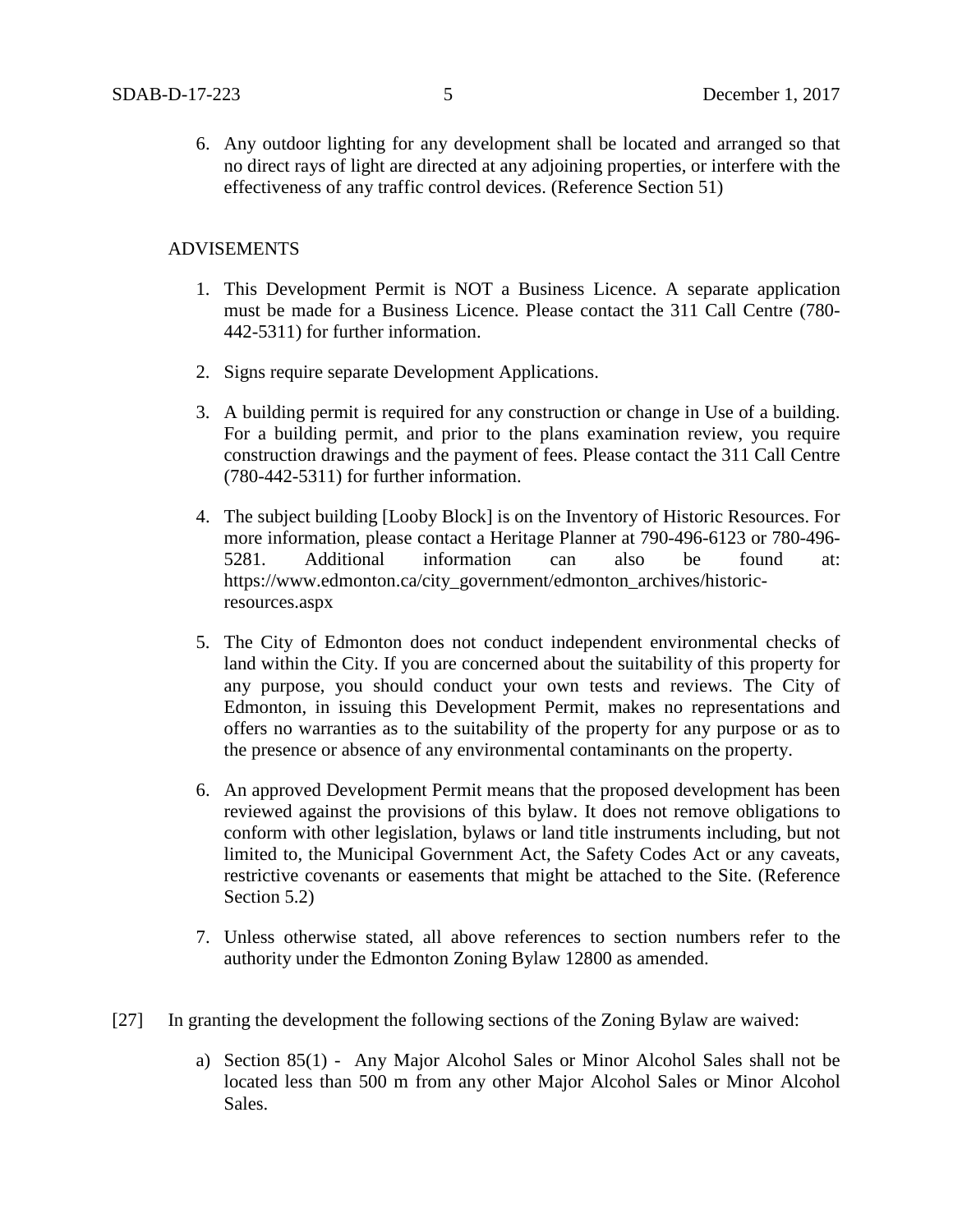b) Section 85(4) – Any Site containing a Major Alcohol Sales or Minor Alcohol Sales shall not be located less than 100 m from any Site being used for community or recreation activities, public or private education, or public lands at the time of the application for the Development Permit for the Major Alcohol or Minor Alcohol Sales.

## **Reasons for Decision**

- [28] Minor Alcohol Sales is a Permitted Use in the HA Heritage Area Zone.
- [29] The Board has made the decision to waive Section 85(1) and Section 85(4) of the Edmonton Zoning Bylaw for the following reasons:
	- a) The Board notes, through the presentation of the Development Authority, that there are already five additional alcohol sales within 500 metres of this proposed location. Given this fact the Board analyzed what incremental difference that adding this specific location would have and found it was presented with no information that it would have any negative impact.
	- b) The Board considered the Alberta Court of Appeal decision, *Newcastle Centre GP Ltd v Edmonton (City)*, 2014 ABCA 295, which dealt with Alcohol Sales separation distances in another location, and it is clear that the Board must apply its test under section 687(3)(d) of the *Municipal Government Act* to determine whether to grant variances or to waive Zoning Bylaw regulations. The actual number of other establishments in the area, or the actual separation distance itself, is not determinative.
	- c) The Board accepts the submissions of the Applicant that the downtown corridor and Jasper Avenue are different from other areas of the city. There is a higher population density base and the demographics are more suited to this type of application. The Board further notes that this area is part of the Capital City Downtown Plan which focuses on pedestrian based uses and the Board finds that given its location within a neighbourhood with higher population density, the proposed development does meet this criteria.
	- d) Regarding the required 100 metre separation distance between Alcohol Sales and parks, the Board notes there is already an existing Alcohol Sales Use, Devine Wine and Spirits located at  $10111 - 104$  Street NW, within 100 metres which is located closer to the park than the subject application. The Board accepts the presentations of the Applicant that the park is well monitored and that the proposed development increase pedestrian traffic to the area, helping to mitigate associated crime issues.
- [30] The Board also notes that the Downtown area is in transition and believes that the subject development will contribute to the vibrancy of the Downtown area and Jasper Avenue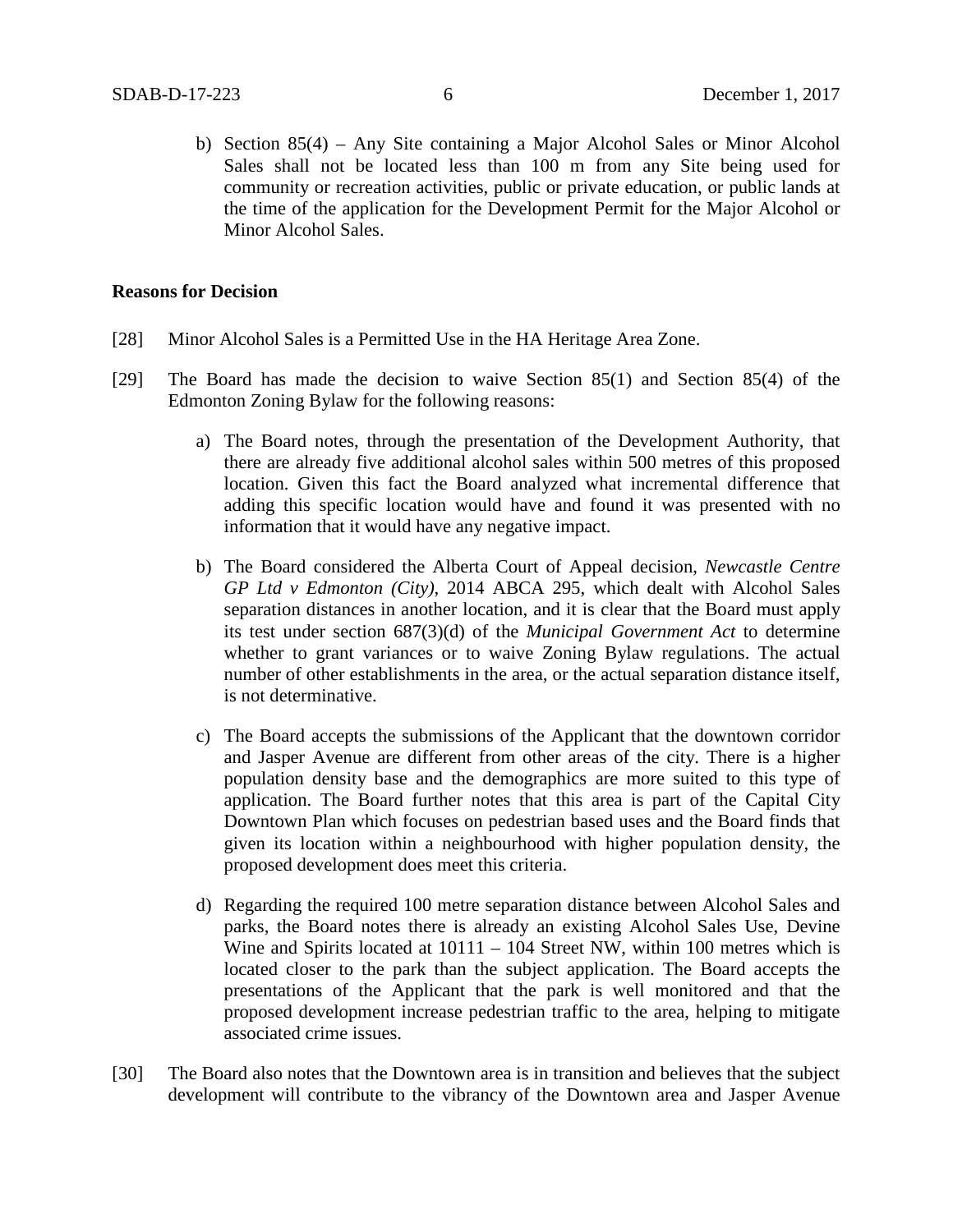itself. The Board accepts that the density and the demographics of this location do lend themselves to more of these Uses, and that application of the 500 metre separation distance may not be suitable for all areas of the city, including the Downtown area.

- [31] The Board notes that the Development Officer indicated that he could only grant variances with respect to separation distance if the proposed development is approved on a temporary basis pursuant to sections 85(7) to (9) of the Zoning Bylaw. Had he had an opportunity to be able to consider a variance or waiving the regulations, he would have considered it.
- [32] Pursuant to section 687(3)(d) of the *Municipal Government Act,* the Board finds that the proposed development will not unduly interfere with the amenities of the neighbourhood nor materially interfere with or affect the use, enjoyment or value of neighbouring parcels of land.

Vincent Laberge, Presiding Officer Subdivision and Development Appeal Board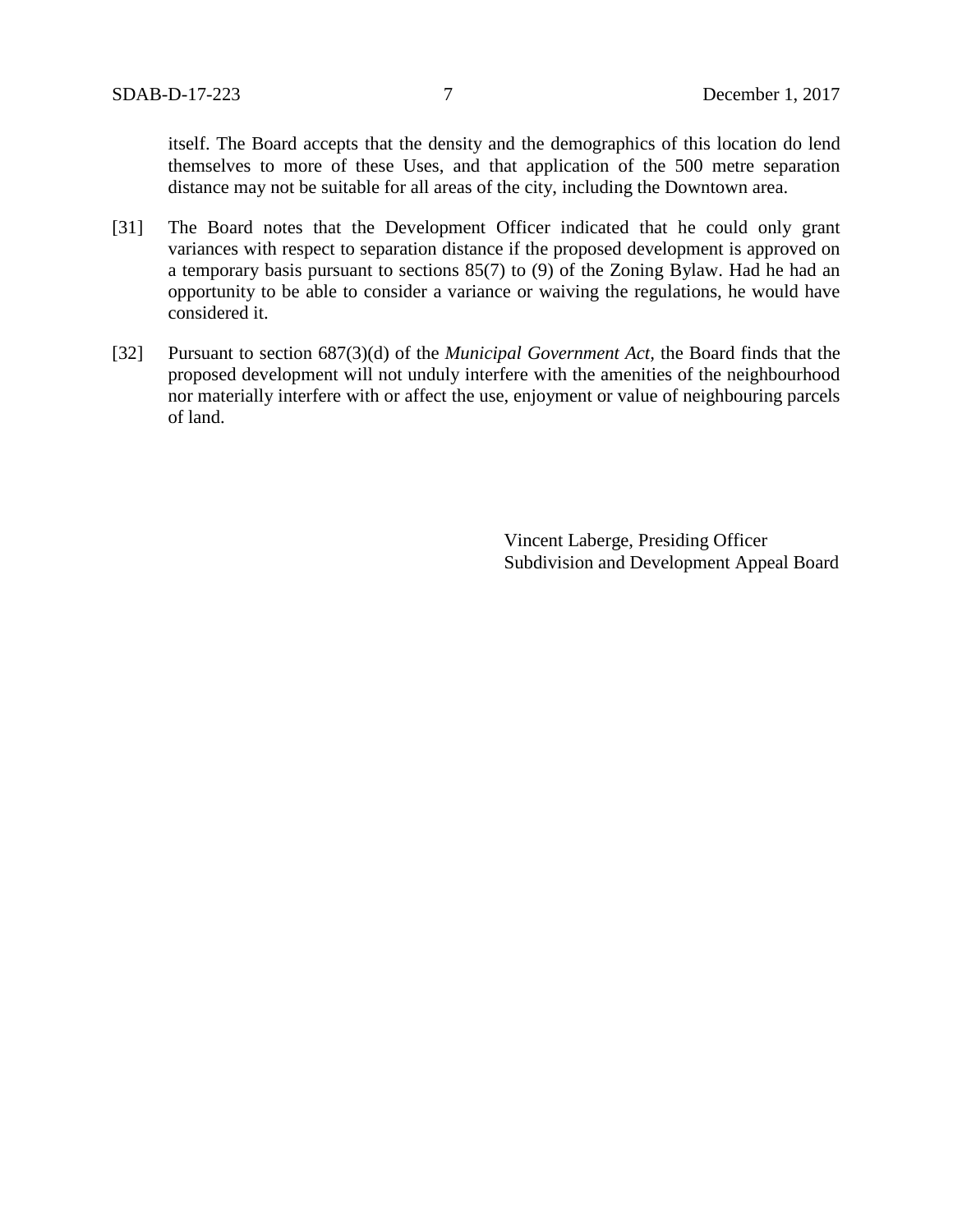# **Important Information for the Applicant/Appellant**

- 1. This is not a Building Permit. A Building Permit must be obtained separately from the Sustainable Development Department, located on the 2nd Floor, Edmonton Tower, 10111 – 104 Avenue NW, Edmonton, AB T5J 0J4.
- 2. Obtaining a Development Permit does not relieve you from complying with:
	- a) the requirements of the *Edmonton Zoning Bylaw*, insofar as those requirements have not been relaxed or varied by a decision of the Subdivision and Development Appeal Board,
	- b) the requirements of the *Alberta Safety Codes Act*,
	- c) the *Alberta Regulation 204/207 – Safety Codes Act – Permit Regulation*,
	- d) the requirements of any other appropriate federal, provincial or municipal legislation,
	- e) the conditions of any caveat, covenant, easement or other instrument affecting a building or land.
- 3. When an application for a Development Permit has been approved by the Subdivision and Development Appeal Board, it shall not be valid unless and until any conditions of approval, save those of a continuing nature, have been fulfilled.
- 4. A Development Permit will expire in accordance to the provisions of Section 22 of the *Edmonton Zoning Bylaw, Bylaw 12800*, as amended.
- 5. This decision may be appealed to the Alberta Court of Appeal on a question of law or jurisdiction under Section 688 of the *Municipal Government Act*, RSA 2000, c M-26. If the Subdivision and Development Appeal Board is served with notice of an application for leave to appeal its decision, such notice shall operate to suspend the Development Permit.
- 6. When a decision on a Development Permit application has been rendered by the Subdivision and Development Appeal Board, the enforcement of that decision is carried out by the Sustainable Development Department, located on the 2nd Floor, Edmonton Tower, 10111 – 104 Avenue NW, Edmonton, AB T5J 0J4.

*NOTE: The City of Edmonton does not conduct independent environmental checks of land within the City. If you are concerned about the stability of this property for any purpose, you should conduct your own tests and reviews. The City of Edmonton, when issuing a development permit, makes no representations and offers no warranties as to the suitability of the property for any purpose or as to the presence or absence of any environmental contaminants on the property.*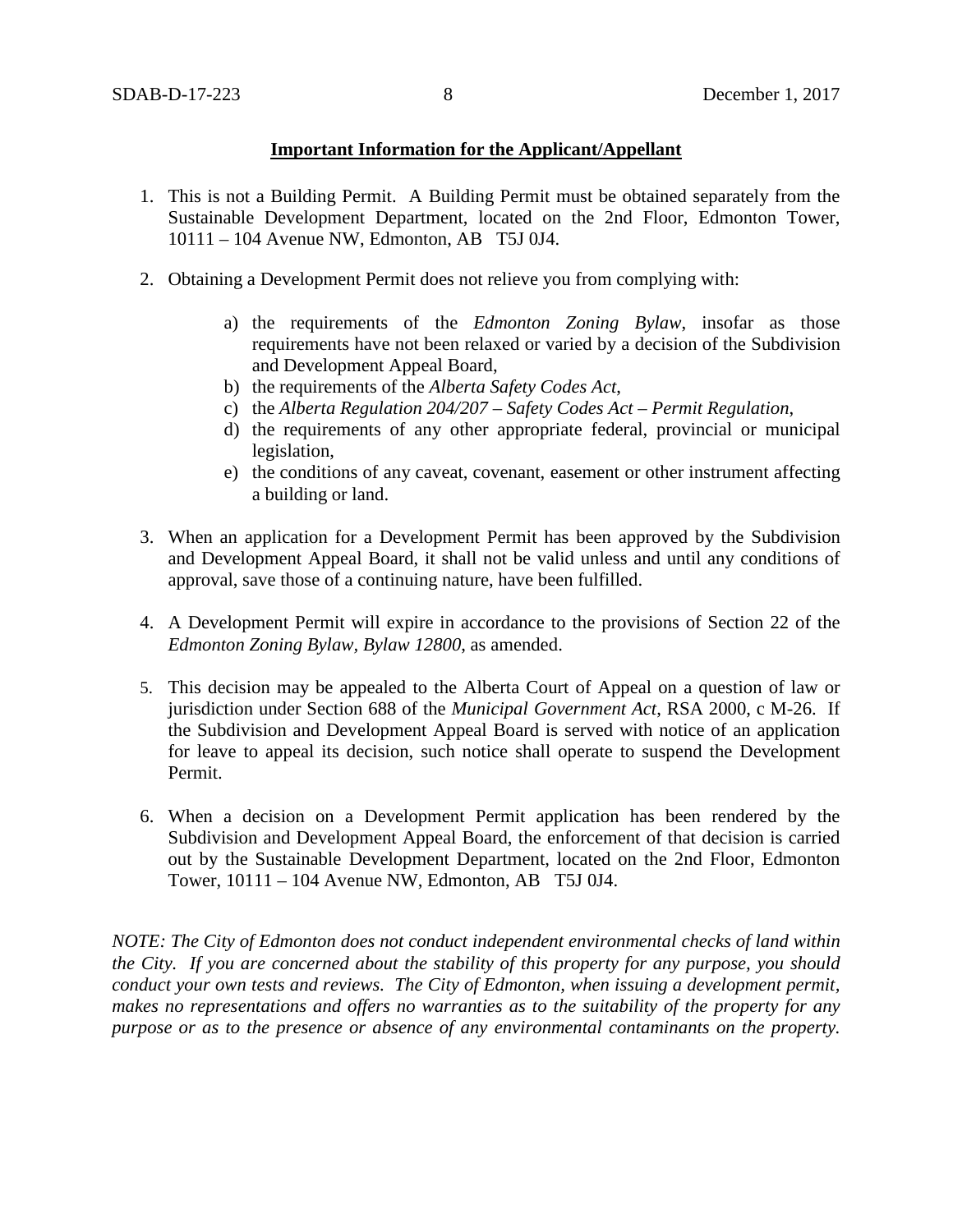

Date: December 1, 2017 Project Number: 244029905-001 File Number: SDAB-D-17-224

# **Notice of Decision**

[1] On November 16, 2017, the Subdivision and Development Appeal Board (the "Board") heard an appeal that was filed on October 12, 2017. The appeal concerned the decision of the Development Authority, issued on September 27, 2017, to refuse the following development:

> Construct a Convenience Retail Store (24/7 Seven Eleven Store) and to demolish an existing Convenience Retail Store building

- [2] The subject property is on Plan 1198KS Blk 29 Lot 2U, located at 6545 99 Street NW and Plan 1198KS Blk 29 Lot 1, located at 6545 - 99 Street NW and Plan 1198KS Blk 29 Lot 2, located at 6545 - 99 Street NW, within the CNC Neighbourhood Convenience Commercial Zone. The CNC Neighbourhood Convenience Commercial Zone applies to the subject property.
- [3] The following documents were received prior to the hearing and form part of the record:
	- Copies of the refused permit, permit application with attachments;
	- Canada Post receipt confirming delivery of the decision on September 29, 2017;
	- Copy of the refused drawings and revised landscaping plan;
	- Development Officer's written submissions dated November 6, 2017;
	- Correspondence from Fire Rescue Services;
	- Appellant's supporting materials;
	- One online response; and
	- Correspondence from the Hazeldean Community League expressing neither support nor opposition to the development.
- [4] The following exhibits were presented during the hearing and form part of the record:
	- Exhibit "A" Three diagrams showing the configuration of 99 Street after the 1957 Replotting which created the Hazeldean neighbourhood.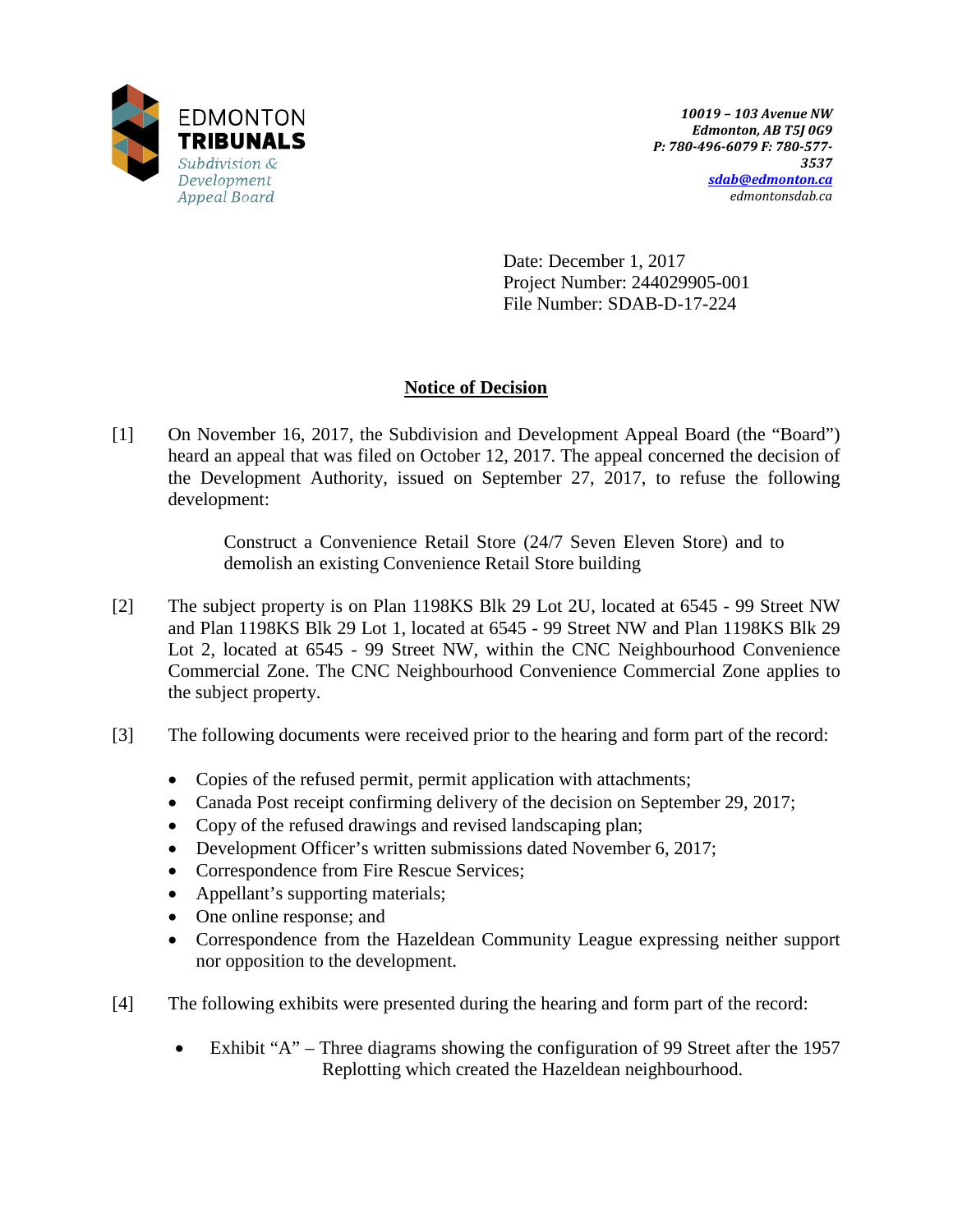• Exhibit "B" – Page 3 of the Utility Right of Way Document registered at Land **Titles** 

## **Preliminary Matters**

- [5] At the outset of the appeal hearing, the Presiding Officer confirmed with the parties in attendance that there was no opposition to the composition of the panel.
- [6] The Presiding Officer outlined how the hearing would be conducted, including the order of appearance of parties, and no opposition was noted.
- [7] The appeal was filed on time, in accordance with section 686 of the *Municipal Government Act*, RSA 2000, c M-26.

### **Summary of Hearing**

- *i) Position of the Appellant, EFG Architects*
- [8] The Appellant was represented by legal counsel, Mr. J. Murphy.
- [9] The subject property is located on a very unusual site that consists of three lots (Lot 1, Lot 2, and Lot 2U) which are the result of a replot done in 1955 when the Hazeldean neighbourhood was created. At that time, the existing site was created consisting of Lots 1 and 2, plus a public utility lot and a portion of 99 Street. All three lots have the same owner.
- [10] Exhibit "A" was presented to show how 99 Street has an unusual configuration between 63 and 66 Avenues. This street is indented towards the east between the subject property and the commercial development located at 99 Street and 63 Avenue, and the indented portion is treed. 99 Street readjusts at the subject site and this is the first lot that protrudes out onto the street. There is one commercial establishment north of the subject site (Plaza 99) where the building is set back quite far from the street, with a parking lot fronting onto 99 Street. All the properties north of Plaza 99 come right out to the property line.
- [11] Mr. Murphy then reviewed his supporting materials with the Board.
- [12] He reviewed the reasons for refusal of the Development Permit located under Tab1:
	- i) There is a deficiency of 4.5 metres in the required Setback from 99 Street. The Appellants are asking this requirement be waived as they would like to build to the property line.
	- ii) The Development Officer concurred with the recommendation of the Edmonton Design Committee that this development be refused. In their view, the development is an overdevelopment of the site and there are deficiencies in the required landscaping.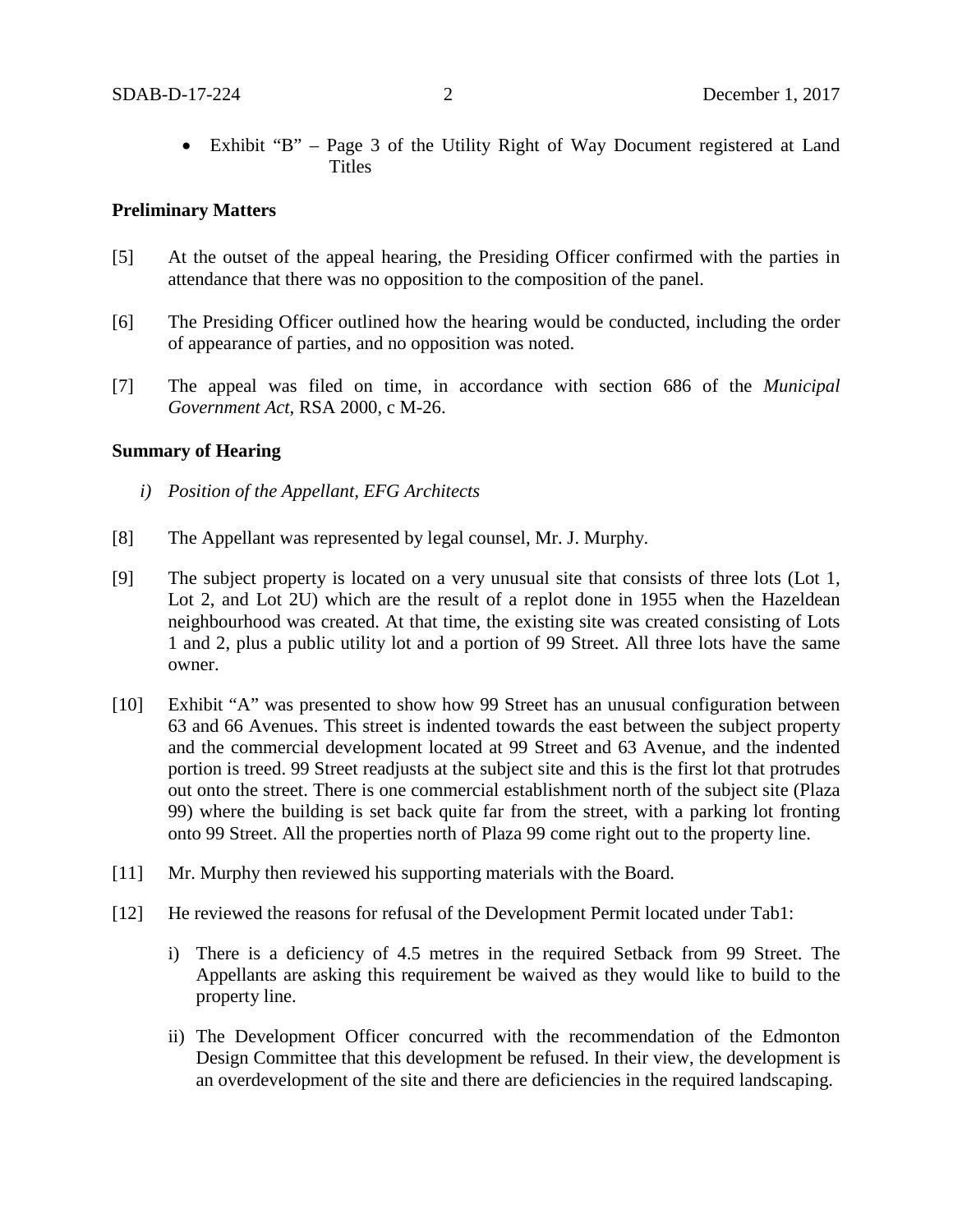- iii) The refused permit states that no landscaping is provided in the yard along 99<sup>th</sup> Street; however, this yard does not exist as the building will be located at this location. There is sufficient landscaping on the remainder of the site.
- iv) There is a deficiency of one loading stall. A double stall has been included on the revised plans; therefore, this deficiency no longer exists.
- v) The proposed loading space is blocking the doors of an existing building. The loading space referred to has been re-located and this is no longer an issue.
- [13] Tab 2 provides a feel for the existing site and the proposed development:
	- i) The first page shows a rendering of the proposed development. Because Southland Corporation felt this was an ideal site, they have agreed to amend their standard floor plan to allow this 7-Eleven store to be a few feet narrower than usual.
	- ii) Drawing A1 highlights Lot 2U in yellow. There is a restrictive covenant in place which limits what is permitted on this lot to parking, surface features, concrete curbing, plant stands, etc. No building structure can be built on it. This drawing also shows the location of the building that will remain and has been leased by an appliance outlet for many years. The existing Atco style building at the bottom left of the drawing was part of the previous gas bar and will be demolished.
	- iii) Photos show the subject site from various angles and a historic overhead photo depicts the site when the gas bar was still present. This overhead view shows how the building to the north (Plaza 99) has a large parking lot abutting 99 Street which is exactly what the City is trying to avoid as it is not pedestrian-oriented.
- [14] Tab 3 contains a memo and marked up drawings from the City Transportation Department outlining the concerns associated with the proposed development. In response, the Appellant has agreed to:
	- i) Remove the existing access on the north end of the site,
	- ii) Re-design the access to 99 Street,
	- iii) Put a cross-lot access agreement in place agreeing to provide access to 66 Avenue and 99 Street from Lot 2U,
	- iv) Enter into a service agreement with the City,
	- v) Relocate a tree which was blocking visibility on the corner of 99 Street and 65 Avenue,
	- vi) Ensure that loading activities will not encroach onto the City sidewalk along 98 Street and will be contained within private property,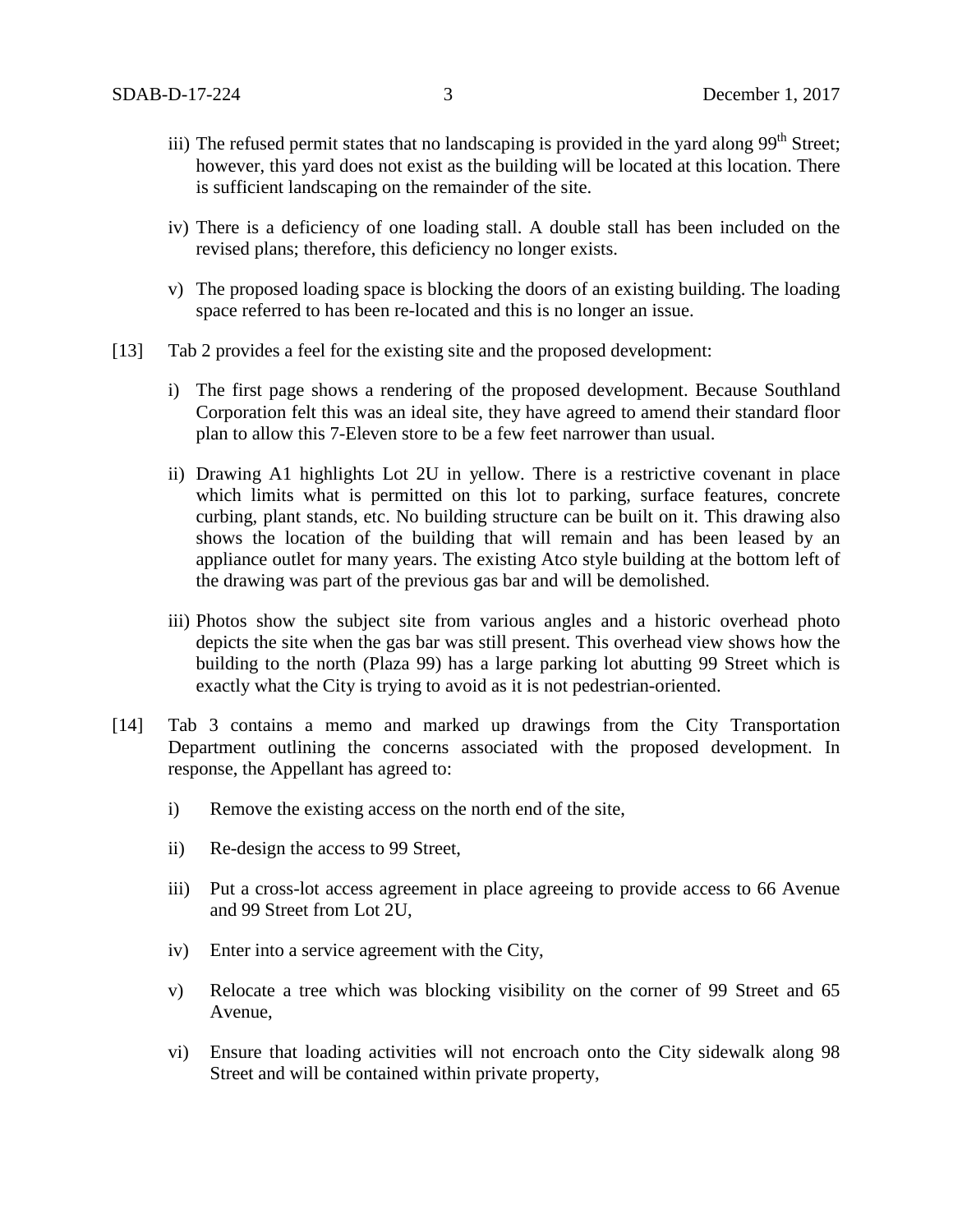- vii) Relocate the loading area to avoid blocking the existing overhead doors of the appliance store.
- [15] The Appellants agree with all the suggested conditions listed by the Development Officer should this development be approved.
- [16] Tab 4 contains the final revised site plan A1 (dated November 16, 2017) and the final revised landscaping plan L1 (dated November 15, 2017). All of the requirements set out by Transportation have been met in these revisions.
- [17] The Appellant expressed confusion as to why they were advised by the Development Officer that a registered landscape architect must be hired. There are only two zones that have this requirement according to the Edmonton Zoning Bylaw: The Arena and Entertainment District Zone, and the Heritage Valley Town Centre Commercial Zone. Their landscaper is well qualified and has a Bachelor of Science degree in Horticulture.
- [18] Tab 5 contains the minutes of the Edmonton Design Committee dated June 20, 2017, where the following motion of non-support for the development was made and passed:
	- *In its current configuration the site is overdeveloped. The required setbacks have not been provided, and the minimum landscape requirement has not been met.*
	- i) Mr. Murphy submitted that this decision cannot be relied on as it is inaccurate. The site is not overdeveloped as they are only at 41 percent of the permitted Floor Area Ratio for the CNC Neighbourhood Convenience Commercial Zone and the site coverage is only 40 percent of that permitted. They have designed an articulated building to minimize any massing.
	- ii) The Edmonton Design Committee has made no recognition of the difficulties associated with the site and has not taken into account that all of the developments in the immediate vicinity along 99 Street have zero lot lines. He submits that the subject design is pedestrian friendly and hides the parking behind the buildings.
	- iii) While the Development Officer must consider the opinion of the Edmonton Design Committee, this opinion is not binding on this Board and should not be considered in this case. He does not believe it was a requirement of the bylaw that the Development Officer consult with the Edmonton Design Committee for this site.
- [19] Tab 6 shows the various zones adjacent to the subject site. The utility easement on the subject site, which is zoned CNC Neighbourhood Convenience Commercial Zone, is highlighted in pink. Another CNC Neighbourhood Convenience Commercial Zone at the corner of 99 Street and 63 Avenue has a cannabis store, a tattoo shop, a Latin food outlet and grocery store and the Brick Mattress Centre. The area is in need of a convenience store such as the proposed 7-Eleven store.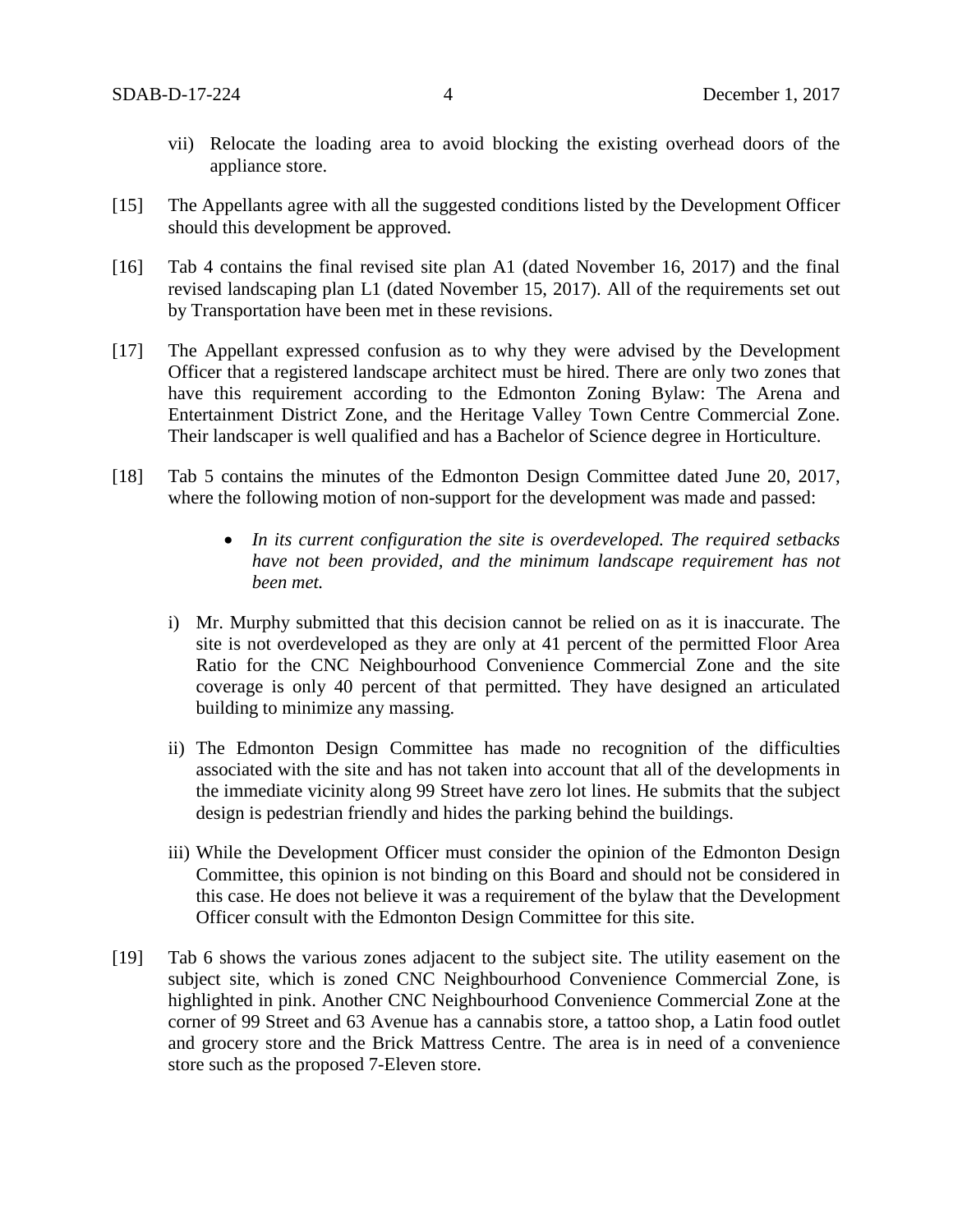- [20] Tab 7 contains two overhead photos of the area along 99 Street between 63 Avenue to a few blocks north of the subject site. These photos show the row of trees and greenery which is actually a portion of 99 Street and the garages of residential properties to the east of the treed portion which come right out to the property line. The photos also show the prevalence of parking lots coming to the street and the properties coming right to the lot line north of Plaza 99.
- [21] Tab 8 depicts the east side of 99 Street from the north boundary of Plaza 99 to just south of 70 Avenue. All of these properties along 99 Street are fenced right to the property line. Plaza 99 is the only development in a five block area that is not at zero lot line.
- [22] Tab 9 is a series of photos depicting the businesses to the west and the parking that comes right out to the street. Although these businesses may have to provide a three metre setback when they are re-developed, it is unlikely that redevelopment will occur soon. The pole in the final picture is on the subject site and is part of the sign that will be removed when their development proceeds.
- [23] This site has a hardship because of the utility lot right down the middle of their site, which cannot have a building on it. Their goal is to improve the site and produce revenue without negatively impacting neighbours.
- [24] The proposed development is a permitted use on this site. The only variance required is to the Setback along 99 Street. The Development Officer has concluded that a variance to the setback negatively impacts the urban form along this portion of 99 Street. The urban form is a zero lot line walking area that the proposed development conforms with. They are adding an amenity to the neighbourhood, which hopefully will spark further development.
- [25] There is an existing loading area at the back of the appliance store which is nonconforming. The delivery vans that use the overhead doors at this loading area back into the building so that they are not parked across the City sidewalk.
- [26] The subject site is pedestrian friendly and there will be two entrances / exits to the building. People coming from the neighbourhood will be able to access the store from the entrance that is located at the 45 degree angle created where 99 Street and 66 Avenue meet. The building is articulated and there will be plantings in these spaces. They intend to landscape along the boulevard and are aware that this will involve entering into a servicing agreement with the City.
	- *iv) Position of the Development Officer, Ms. C. Li*
- [27] There was a discrepancy between the drawings submitted which show a 0.6 metre setback and the variance request letter which asks that the setback be reduced to 0.0 metre. As per Section 13.1.1.5 of the Edmonton Zoning Bylaw "In the event of a discrepancy between any written description and the drawings, the written description shall prevail".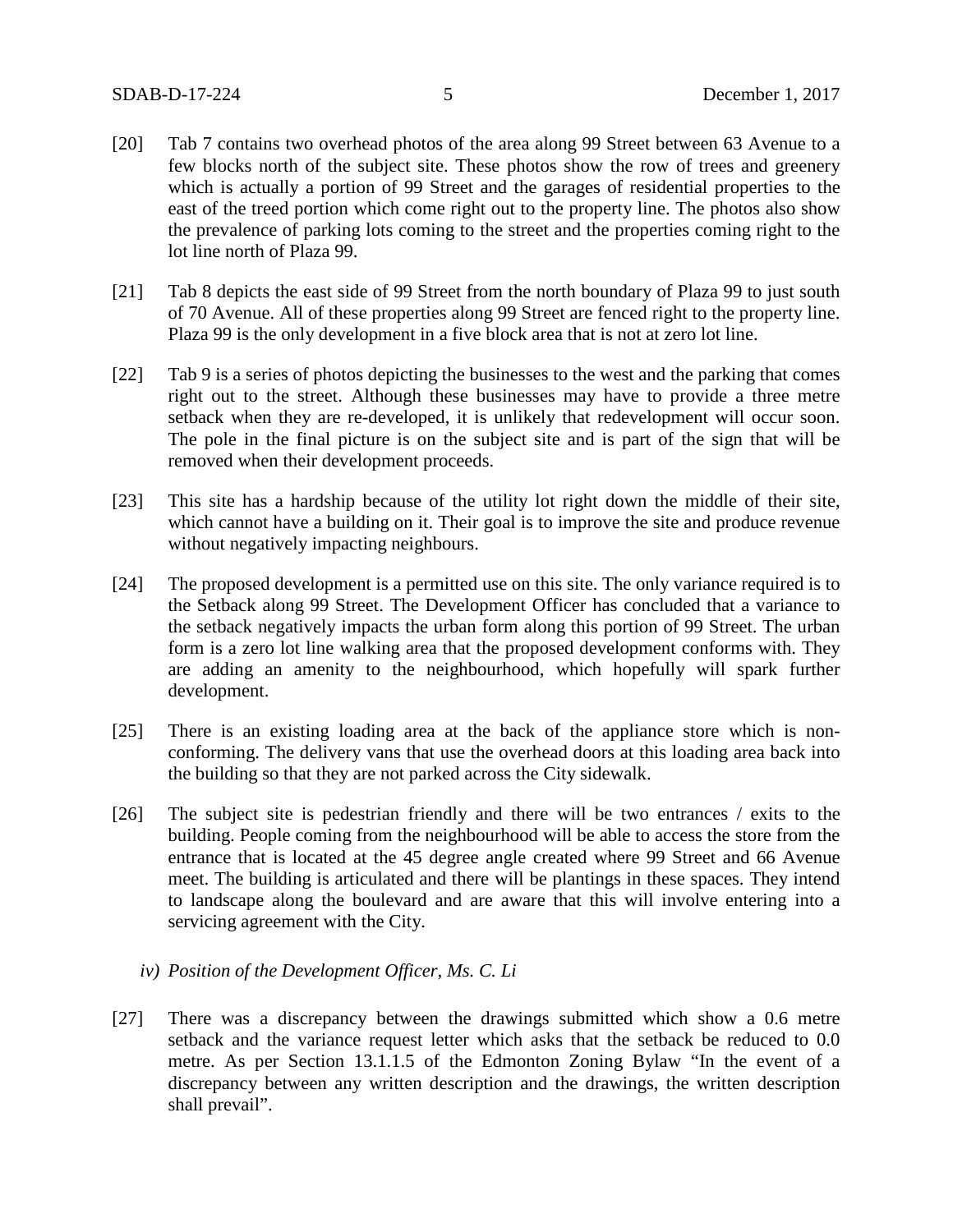- [28] The proposed loading space is on Lot 2, not within Lot 1 where the proposed building is located. This could be an issue if the lots were ever sold separately. The City Transportation Department requires a cross access agreement to be put in place for Lots 1 and 2. Also, the size of the proposed loading space is deficient and each loading space should be 3 metres in width by 9 metres in length. The proposed double loading space is 18 feet (5.49 metres) by 29 feet (8.84 metres).
- [29] The existing loading area along 98 Street is not long enough for loading and unloading vehicles longer than 6 metres as this would create a pedestrian hazard. Ms. Li is not able to consider the area inside the building as part of the loading space.
- [30] She stated that she has a Master's degree in landscape architecture, and in her opinion the proposed deciduous trees on top of a sewer easement are not suitable as they can develop a very large root system. She has not seen any written permission from the City allowing this type of planting as per the Utility Right of Way Document registered at Land Titles (Exhibit "B"). This document states that an Owner must obtain written consent of the City prior to planting or re-paving on this utility lot and Ms. Li is not able to over-ride such a requirement. The existing convenience store was built in 1997 and this utility lot was already registered on title at that time.
- [31] The existing store has a 3 metre setback from 99 Street and she feels that any future development should also provide a setback.
- [32] Ms. Li confirmed that she was required to refer the proposed development to the Edmonton Design Committee for review as per Schedule A and Attachment I to Schedule A of the *Edmonton Design Committee Bylaw* (Bylaw 4054). She must consider the opinion of the Edmonton Design Committee as a recommendation but it is not mandatory that she accept their recommendation. She concurs with the Edmonton Design Committee that the site is overdeveloped although she does agree that there is a hardship associated with this site.
	- *vi) Rebuttal of the Appellant*
- [33] Mr. Murphy acknowledged that the loading space on the east side of the existing building does not meet the 2017 loading zone requirements; however, since it has been there for many years and the existing building is not being altered the loading space can remain. The delivery vans are able to pull into the building for loading / unloading. They are not permitted to park across the sidewalk and any violation of this can be enforced.
- [34] They are aware of the restrictive covenant in place and the requirement to get written permission from the owner prior to proceeding with any development. No decision that the Board makes has any impact on existing registrations on the title. They would be in agreement with a condition of approval that states that the number, location and type of planting is acceptable to the Development Authority.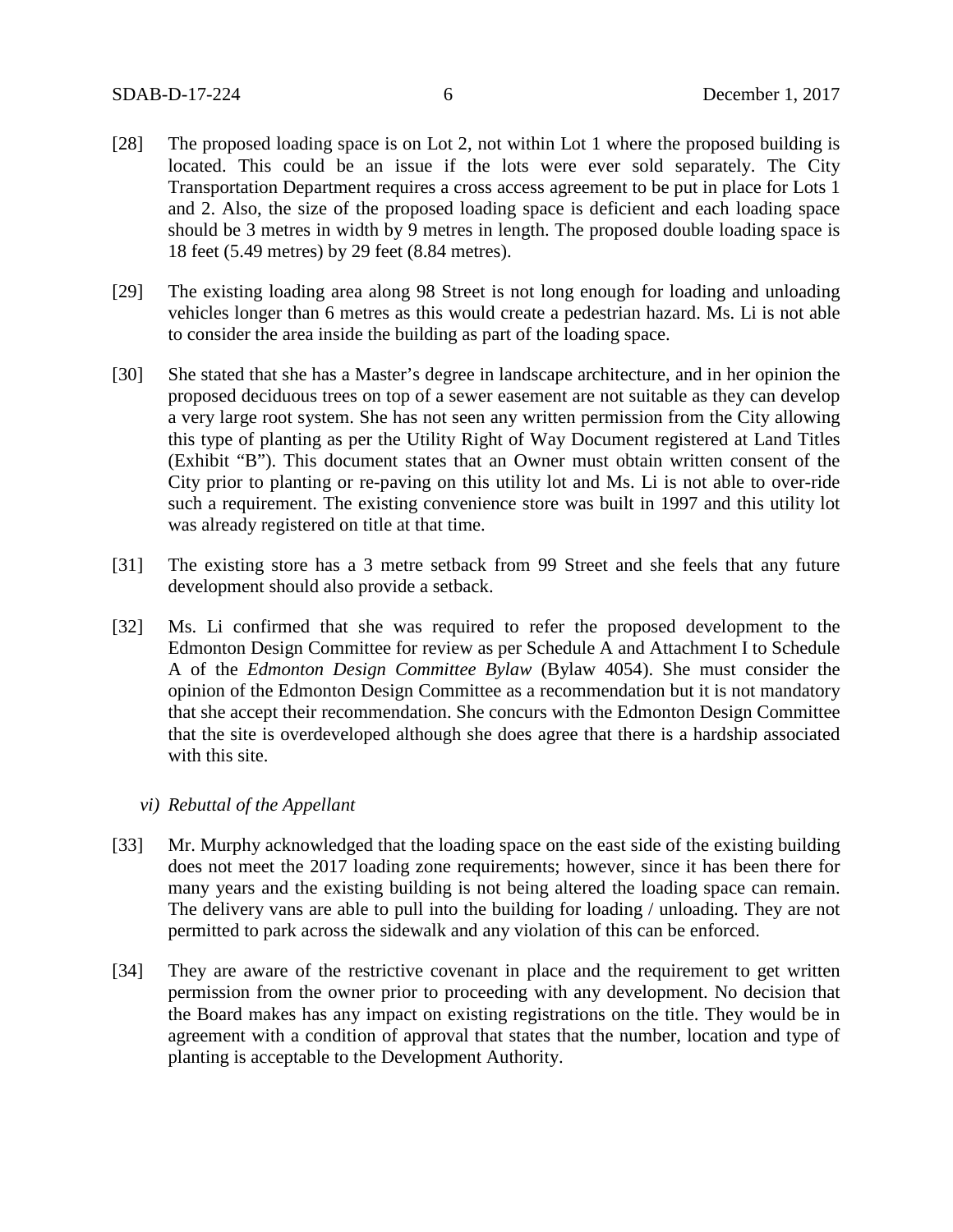- [35] They have already stated that they will be obtaining a cross access agreement. The City has asked that this be a condition of approval and they have no issues with this.
- [36] The reason there is a discrepancy in the setback from 0 metres to 0.6 metres is because the building is articulated. They are asking that the setback requirement be waived to allow them to build a zero lot line building.
- [37] Mr. Murphy conceded that while a double loading zone has been proposed there is a slight deficiency in the required width and length and requested the Board grant this variance.

# **Decision**

[38] The appeal is ALLOWED and the decision of the Development Authority is REVOKED. The development is GRANTED as applied for to the Development Authority, subject to the following CONDITIONS:

## Drainage Conditions:

1) PRIOR TO THE RELEASE OF DRAWINGS FOR BUILDING PERMIT REVIEW, the applicant or property owner shall pay a Sanitary Sewer Trunk Charge fee of \$421.36.

SSTC is applicable to the entire property of 0.0538 ha at the rate of \$7,832/ha. The area is obtained from the City's information computer program called POSSE. The above SSTC charge is quoted at year 2017 rate. However, the final SSTC is based on the prevailing rate at the time the applicant/owner makes payment at the 2nd Floor cashiers, Edmonton Service Centre, 10111 - 104 Avenue NW.

#### Drainage Advisements:

- 1) The above assessment is made based on information currently available to our Department. Should such information changes in the future, a new assessment will have to be made.
- 2) In addition to the above items, if required, the applicant/owner shall pay for the installation cost of sewer services to property line. For details, please send inquiries to [wass.drainage@edmonton.ca](mailto:wass.drainage@edmonton.ca)

More information about PAC, EA, and SSTC assessments can be found on the City of Edmonton's website: [www.edmonton.ca](http://www.edmonton.ca/)

### Subdivision Planning (Transportation) Conditions:

1) The existing 10 m wide access to 99 Street located approximately 2.3 m from the northwest property line, must be removed and filled in with the curb, gutter and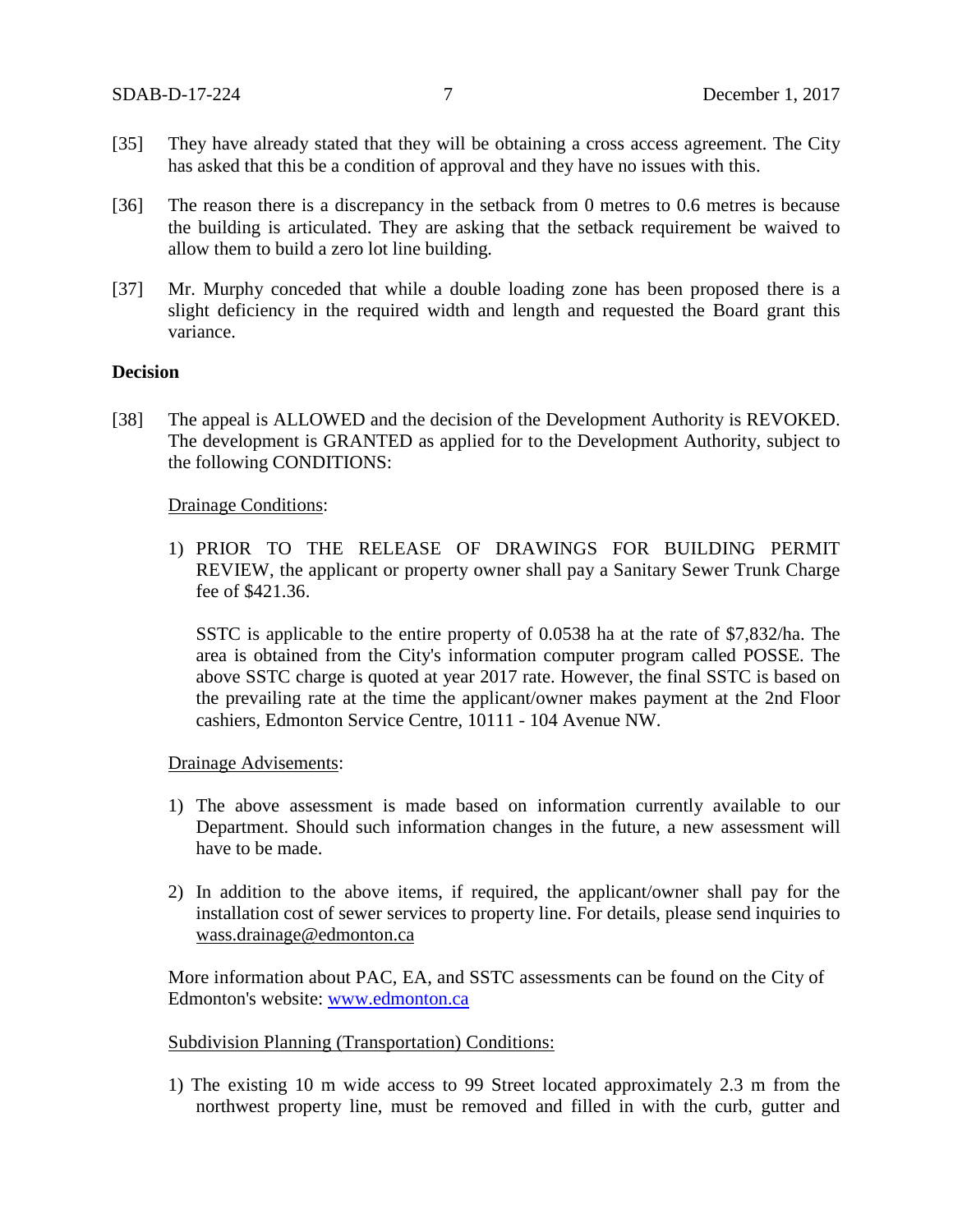sidewalk constructed as per City of Edmonton Design and Construction Standards and the boulevard restored to grass, as shown on Enclosure I.

- 2) The existing 9 m wide access to 99 Street located approximately 3.5 m from the south property line, must be removed and filled in with the curb, gutter and sidewalk constructed as per City of Edmonton Design and Construction Standards and the boulevard restored to grass, as shown on Enclosure I.
- 3) The proposed 7.5 m access to 99 Street located approximately 5.8 m from the south property line as shown on Enclosure II, is acceptable to Subdivision Planning and must be constructed as a commercial crossing access to City of Edmonton Standards.
- 4) The owner/applicant must enter into a Servicing Agreement for the proposed trees and landscaping within the 66 Avenue road right-of-way, as shown on Enclosure II.
- 5) The owner must enter into a Servicing Agreement with the City for the following improvements:
	- a. removal of the existing 10 m access to 99 Street located approximately 2.3 m from the northwest property line and construction of the curb, gutter and sidewalk as per City of Edmonton Design and Construction Standards and the boulevard restored to grass;
	- b. removal of the existing 9 m access to 99 Street located approximately 3.5 m from the south property line and construction of the curb, gutter and sidewalk as per City of Edmonton Design and Construction Standards and the boulevard restored to grass;
	- c. construction of the proposed 7 m commercial crossing access to 99 Street located approximately 5.8 m from the south property line as per City of Edmonton Design and Construction Standards;
	- d. planting of the proposed trees and landscaping within 66 Avenue City road right-of-way;

This Servicing Agreement is a requirement of this Development Application. The Servicing Agreement, which includes an Engineering Drawing review and approval process, must be signed PRIOR TO THE RELEASE OF DRAWINGS FOR BUILDING PERMIT REVIEW. The applicant must contact Susana Maki of Development Servicing Agreements (780-423-6889) to initiate the agreement.

6. The proposed tree planting with the 66 Avenue and 99 Street corner-cut, as shown on Enclosure II, is not acceptable to Subdivision Planning and must be removed from the site plan. Tree planting within corner-cuts is prohibited as it obstructs sight lines and creates a safety hazard.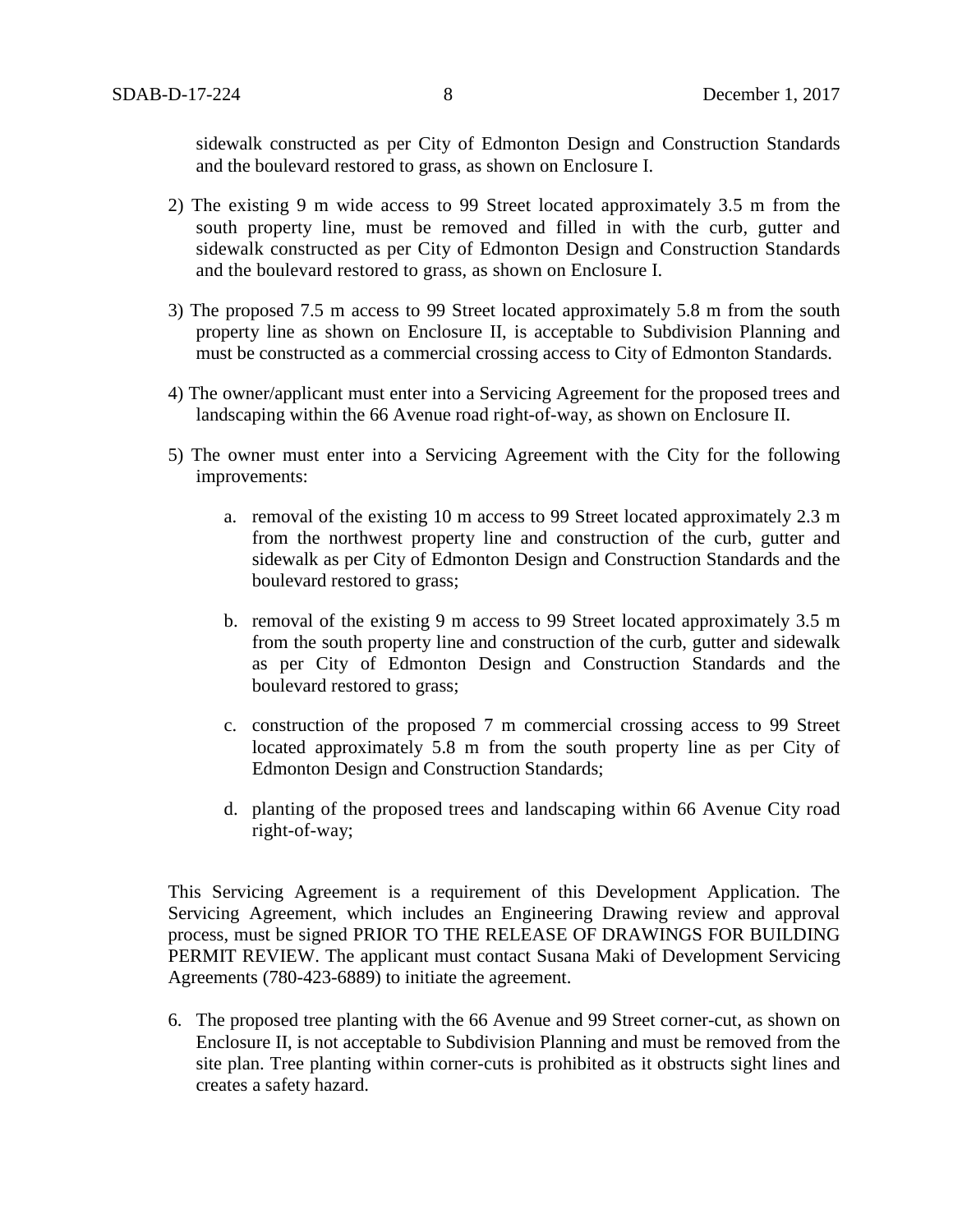- 7) The existing loading stalls with access to 98A Street, as shown on Enclosure I, are not long enough to facilitate larger delivery vehicles within private property. Any loading vehicle encroachment onto the existing City sidewalk on the west side of 98A Street creates a safety hazard for pedestrians. Any vehicles longer than 6 m must use alternate loading stalls. All loading and unloading must take place entirely within private property or on-street with a designated loading zone.
- 8) An easement must be registered on the Certificates of Title for Lots 1, 2 and 2U to facilitate cross-lot access to 99 Street and 66 Avenue from Lot 2U, as shown on Enclosure I. The City of Edmonton will be a party to this easement, and the easement must stipulate that the owners may not discharge the easement without the express written consent of the City of Edmonton. The City's Law Branch will prepare the easement documents and the owner may contact Matthew Bennett of the Law Branch [\(matthew.bennett2@edmonton.ca\)](mailto:matthew.bennett2@edmonton.ca) for further information. The documents will be sent directly to the owner for review and signature. The owner must return the signed easements to the City of Edmonton Law Branch for execution. The executed easement will be returned to the owner who is required to register the easement on all affected Certificates of Title prior to the release of the drawings for the Building Permit.
- 9) This development is proposed to be constructed up to the property line. The owner/applicant must enter into an Encroachment Agreement with the City for any pilings, shoring and tie-backs to remain within road right-of-way. The owner/applicant must email [sdencroachmentagreements@edmonton.ca](mailto:sdencroachmentagreements@edmonton.ca) for information on the agreement. The applicant is responsible to provide Development and Zoning Services with a plan identifying all existing utilities on road right-of-way within the affected area of the encroachment.
- 10) There may be utilities within road right-of-way not specified that must be considered during construction. The owner/applicant is responsible for the location of all underground and above ground utilities and maintaining required clearances as specified by the utility companies. Alberta One-Call (1-800-242-3447) and Shaw Cable (1-866-344-7429; [www.digshaw.ca\)](http://www.digshaw.ca/) should be contacted at least two weeks prior to the work beginning to have utilities located. Any costs associated with relocations and/or removals shall be at the expense of the owner/applicant.
- 11) Any hoarding or construction taking place on road right-of-way requires an OSCAM (On-Street Construction and Maintenance) permit. OSCAM permit applications require Transportation Management Plan (TMP) information. The TMP must include:
	- the start/finish date of project;
	- accommodation of pedestrians and vehicles during construction;
	- confirmation of lay down area within legal road right of way if required; and
	- confirmation if crossing the sidewalk and/or boulevard is required to temporarily access the site.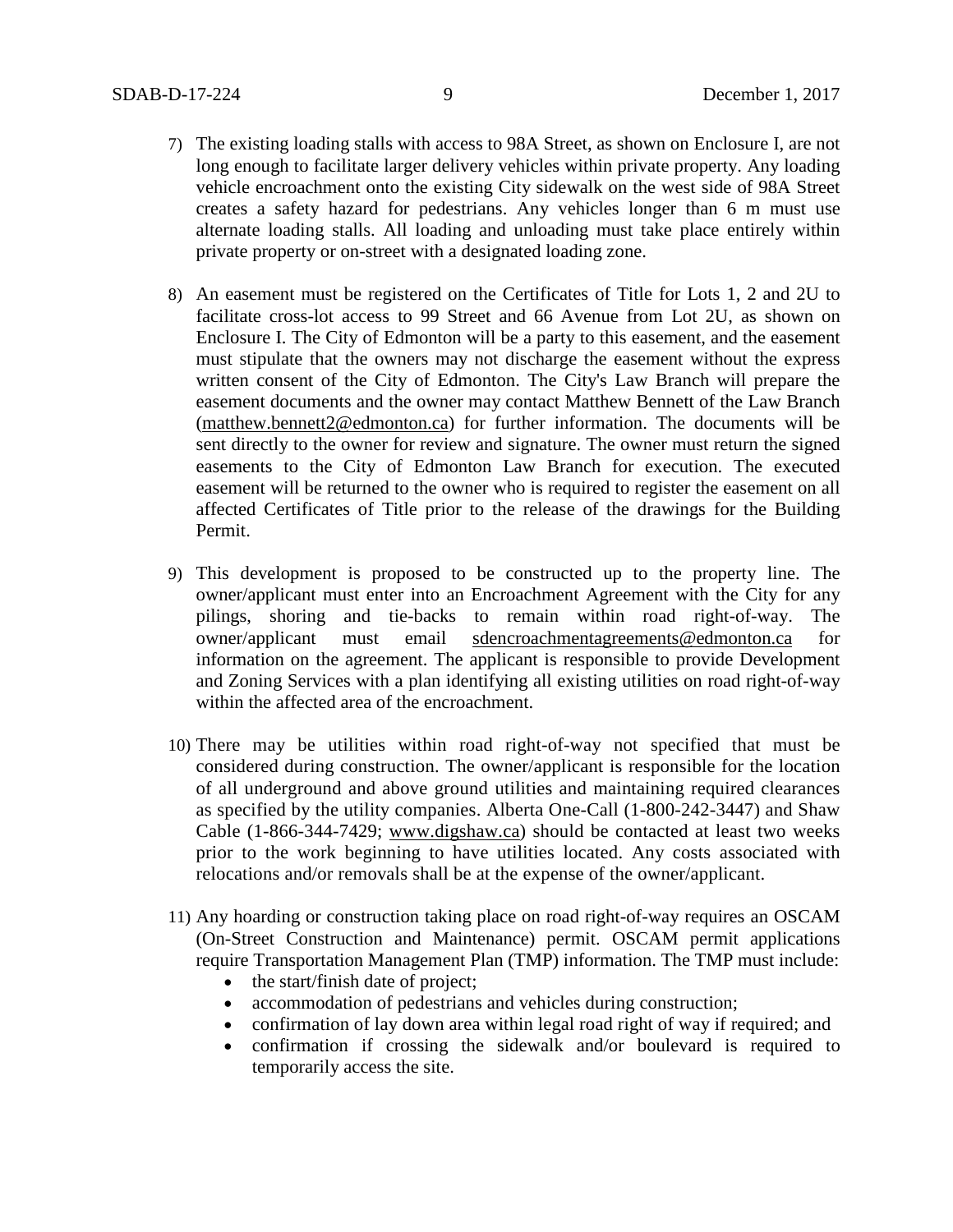It should be noted that the hoarding must not damage boulevard trees. The owner or Prime Contractor must apply for an OSCAM online at:

[http://www.edmonton.ca/transportation/on\\_your](http://vvvvw.edmonton.ca/transportation/on_your) streets/on-street-constructionmaintenance-permitaspx

12) Any alley, sidewalk, or boulevard damage occurring as a result of construction traffic must be restored to the satisfaction of Development Inspections, as per Section 15.5(f) of the Zoning Bylaw. The alley, sidewalks and boulevard will be inspected by Development Inspections prior to construction, and again once construction is complete. All expenses incurred for repair are to be borne by the owner.

# Transportation Advisements:

- 1) Access from the site to 66 Avenue and 98A Street exists, as shown on the Enclosure. Any modification to the existing accesses requires the review and approval of Subdivision Planning.
- 2) Any further change of use or development on the subject parcel will require a parking justification report to confirm the parking scenario.

Landscape Conditions:

- 1) PRIOR TO THE RELEASE OF DRAWINGS FOR BUILDING PERMIT REVIEW, the applicant or property owner shall pay a Development Permit Inspection Fee of \$500.00 (This can be paid by phone with a credit card - 780-442-5054)
- 2) Landscaping shall be in accordance with the approved landscaping plan, Section 55 of the Zoning Bylaw and to the satisfaction of the Development Officer.
- 3) Landscaping shall be in accordance with the approved landscaping plan and Section 55 of the Zoning Bylaw, and the number, location and types of plants must be to the satisfaction of the Development Officer.
- 4) Any changes to an approved Landscape Plan require the approval of the Development Officer prior to the Landscaping being installed.
- 5) Landscaping shall be maintained in a healthy condition for a minimum of 24 months after the landscaping has been installed, to the satisfaction of the Development Officer.
- 6) A Guaranteed Landscaping Security shall be provided to the City of Edmonton at the time of Development Permit Inspection, to the satisfaction of the Development Officer.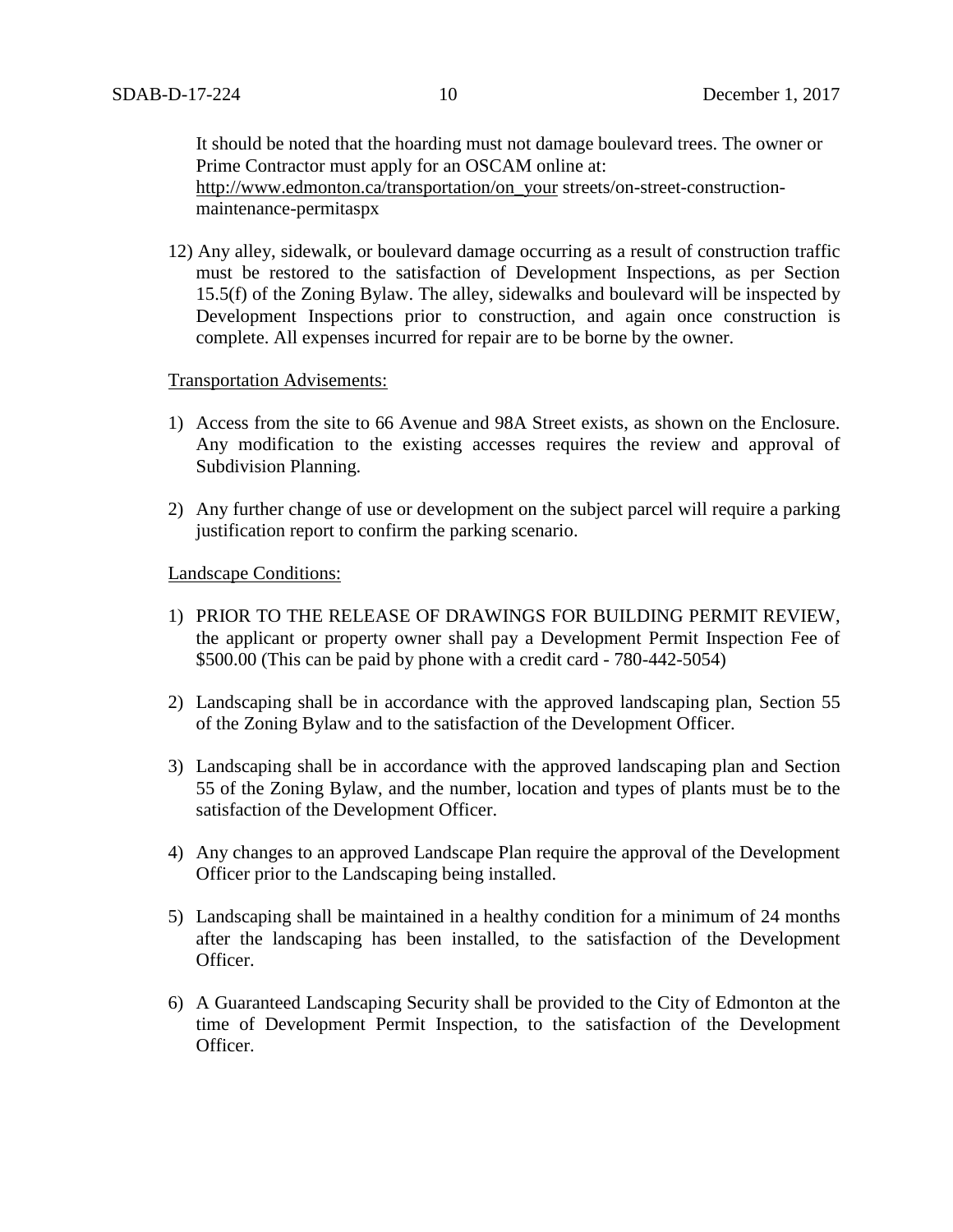Notes:

- 1) 20% of the approved Guaranteed Landscape Security shall be collected on compliant Landscape Plans, after the first Development Permit Inspection, for a period of 24 months from the date of first Development Permit Inspection.
- 2) Upon the first Development Permit Inspection and determination that landscape construction has been completed in compliance with the approved Landscape Plan, 20% of the approved Guaranteed Landscape Security shall be collected and retained for a period of 24 months from the date of first Development Permit Inspection.
- 3) Sites that are not completed or are not compliant with approved Landscape Plans at the first Development Permit Inspection, shall be required to submit a Security for incomplete work, up to and including the full value of the approved Guaranteed Landscape Security value.

# Development Conditions:

- 1) No parking, loading, storage, trash collection, outdoor service or display areas shall be permitted within a required Yard and loading, storage, parking and trash collection areas shall be screened from view from any adjacent site and public roadway in accordance with Section 55 of the Zoning Bylaw.
- 2) Exterior lighting shall be developed to provide a safe lit environment in accordance with Sections 51 and 58 and to the satisfaction of the Development Officer.
- 3) All required parking and loading facilities shall only be used for the purpose of accommodating the vehicles of clients, customers, employees, members, residents or visitors in connection with the building or Use for which the parking and loading facilities are provided, and the parking and loading facilities shall not be used for driveways, access or egress, commercial repair work, display, sale or storage of goods of any kind. (Reference Section 54.1(1.c))
- 4) Parking spaces for the disabled shall be provided in accordance with the Alberta Building Code in effect at the time of the Development Permit application, for which no discretion exists and be identified as parking spaces for the disabled through the use of appropriate signage, in accordance with Provincial standards. (Reference Section 54.1(3))
- 5) Bicycle parking shall be provided in accordance to Section 54.3 and to the satisfaction of the Development Officer.
- 6) All access locations and curb crossings shall require the approval of Transportation Services. (Reference Section 53(1))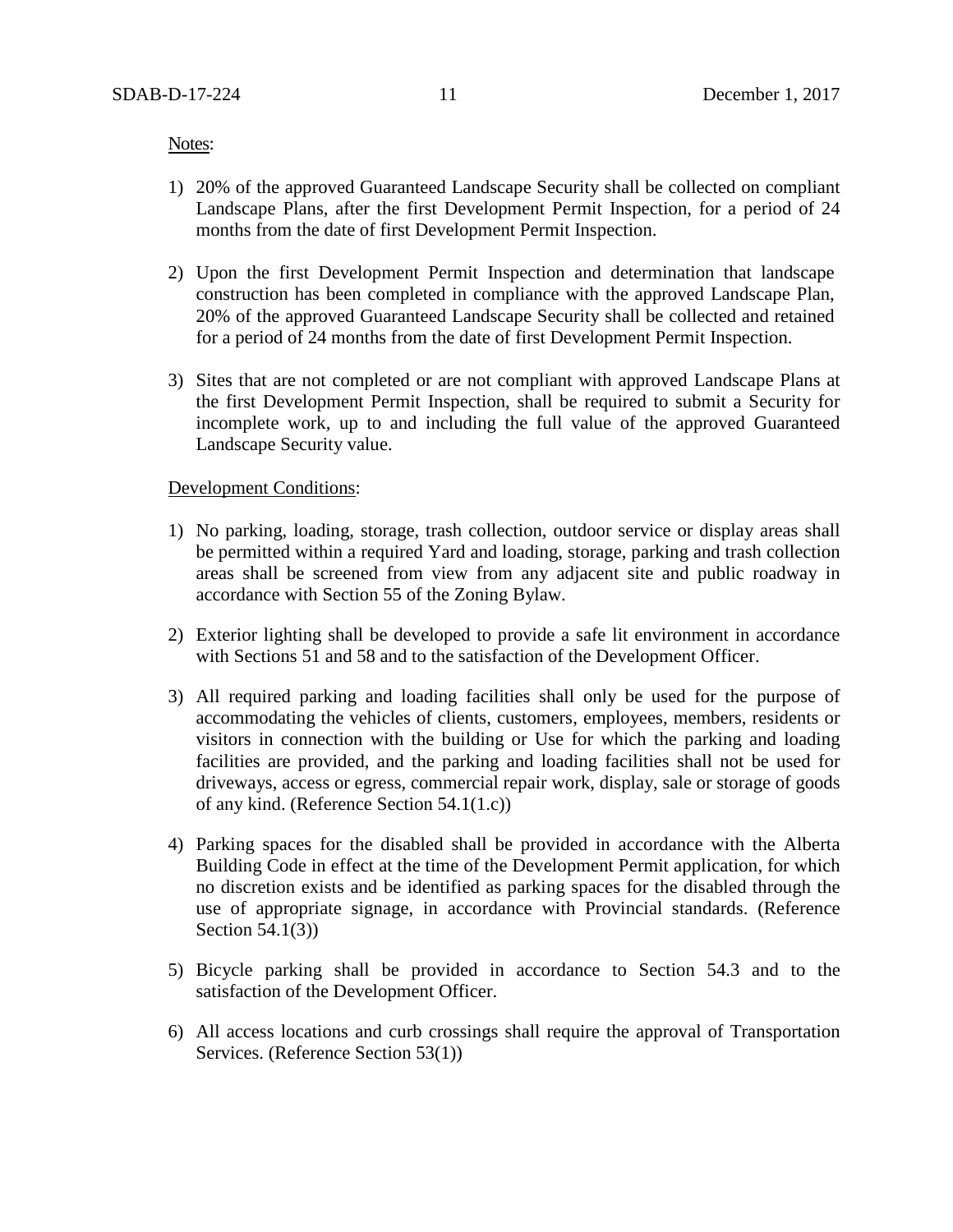## Development Advisement:

1) The applicant and property Owner is advised that Plan 1198 KS, Block 29, Lot 2U is Utility Right-of-Way (URW). The Owner shall not, without the prior written consent for the City, stockpile, excavate, drill, install, erect, construct or place above, on or under the Right-of-Way, any pavement, building, fence, pit, sidewalk, or other structure or improvement. The Owner shall not permit any of these activities to occur by others without the City's prior written consent.

## Notes:

- 1) The Development Permit shall NOT be valid unless and until the conditions of approval, save those of a continuing nature, have been fulfilled; and no notice of appeal from such approval has been served on the Subdivision and Development Appeal Board within the time period specified in subsection 21.1 (Ref. Section 17.1).
- 2) This Development Permit is not a Business Licence. A separate application must be made for a Business Licence.
- 3) Signs require separate Development Applications.
- 4) A Building Permit is required for any construction or change in use of a building. For a building permit, and prior to the Plans Examination review, you require construction drawings and the payment of fees. Please contact the 311 Call Centre for further information.
- 5) The City of Edmonton does not conduct independent environmental checks of land within the City. If you are concerned about the suitability of this property for any purpose, you should conduct your own tests and reviews. The City of Edmonton, in issuing this Development Permit, makes no representations and offers no warranties as to the suitability of the property for any purpose or as to the presence or absence of any environmental contaminants on the property.
- 6) An approved Development Permit means that the proposed development has been reviewed only against the provisions of the Edmonton Zoning Bylaw. It does not remove obligations to conform with other legislation, bylaws or land title instruments such as the Municipal Government Act, the ERCB Directive 079, the Edmonton Safety Codes Permit Bylaw or any caveats, covenants or easements that might be attached to the Site.
- [39] In granting the development the following variances to the Zoning Bylaw are allowed:
	- 1. Section 310.4(5) is varied to permit the minimum required Setback to be 0.0 metres instead of the required 4.50 metres.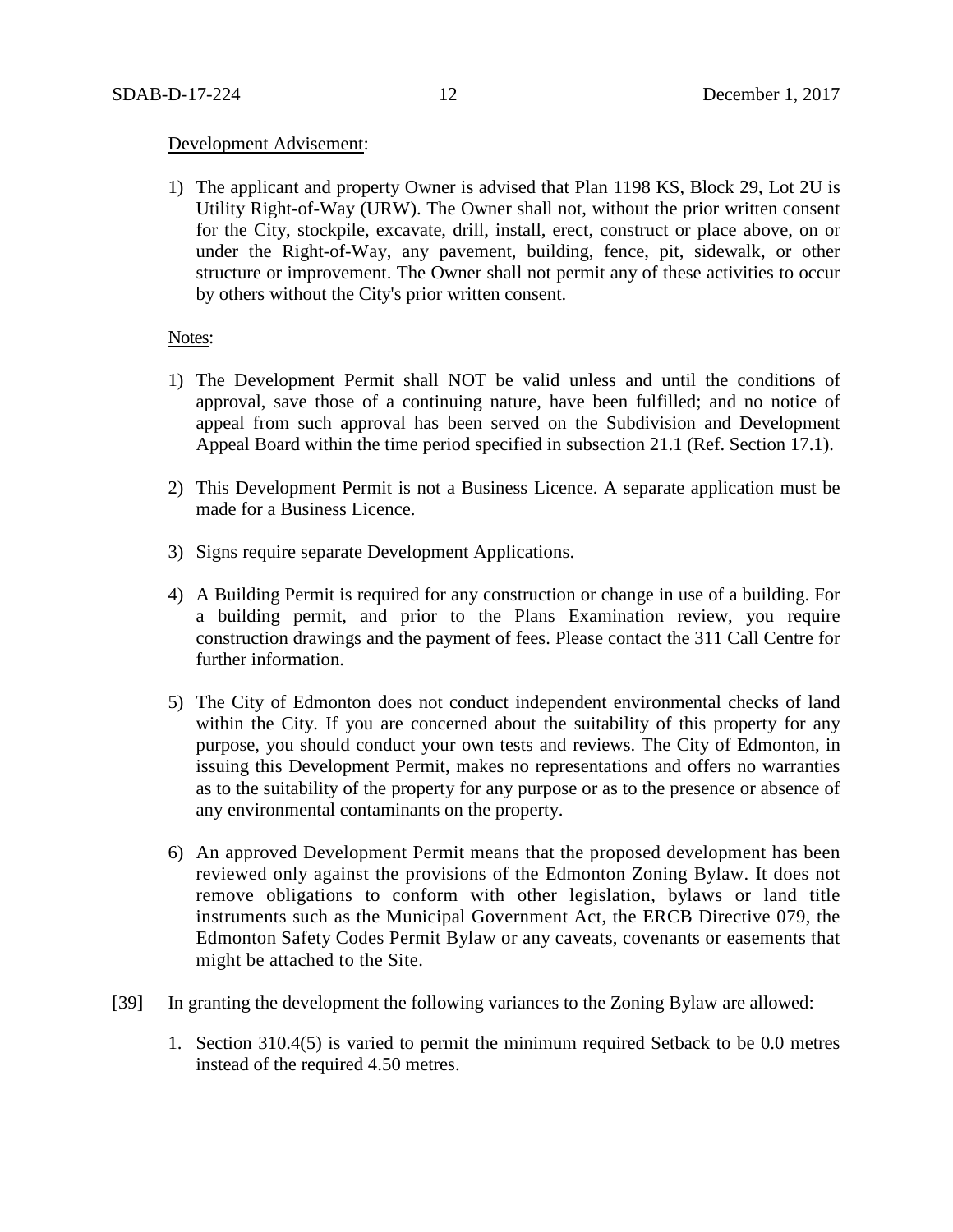- 2. Section  $55.5(1)(e)$  is waived as the Board has allowed a variance to section 310.4(5) (see above). As there is a 0.0 metre Setback where the Site abuts the public roadway, no landscaping is required in this 0.0 metre Setback.
- 3. No variance is required to sections 54.2(2) and 54.4, Schedule 3 with respect to Loading Spaces, as the revised plans submitted at the hearing indicate that loading space requirements have been met.
- 4. The minimum required width of a loading space, pursuant to Section 54.4(3)(a) is varied to allow a deficiency of 0.26 metres per loading space, thereby decreasing the minimum allowed to 2.74 metres per loading space. The minimum required length of a loading space, pursuant to Section 54.4(3)(a) is varied to allow a deficiency of 0.16, thereby decreasing the minimum allowed to 8.84 metres.

# **Reasons for Decision**

- [40] Convenience Retail Stores is a Permitted Use in the CNC Neighbourhood Convenience Commercial Zone.
- [41] This decision of the Board is based on the revised drawings, namely the revised site plan and the revised landscaping plan, presented in Tab 4 of the Appellant's submission.
- [42] The Board grants the variance to the Side Setback for the following reasons:
	- 1. The Board accepts the presentations provided by the Appellant that the utility easement that intersects the property in the middle of the site constrains the opportunities and placements of development within Lot 2. In analyzing that there would be a 0.0 metre setback between the building and the property line the Board notes that it is a distance from the existing City sidewalk and landscaping will be provided within that space. When looking north, all of the property fences on the east side of 99 Street are built to the property line and create the boundary for pedestrian access which will appear visually similar.
	- 2. The Board finds that the design contemplated is set in a position to enhance the streetscape as the parking and loading areas are behind the structure to the east and therefore somewhat concealed from the pedestrian sidewalk.
	- 3. The building design has articulations and materials that will differentiate the look and feel of the structure, thus enhancing its visual appeal.
	- 4. The entry door is located on the 45 degree angle created by this parcel of land and therefore does not directly access the sidewalks on 99 Street.
- [43] In granting the variances for the loading zone spaces the board concludes that the variance to the size in width and length are minimal and will have no impact or effect on the operation within the site.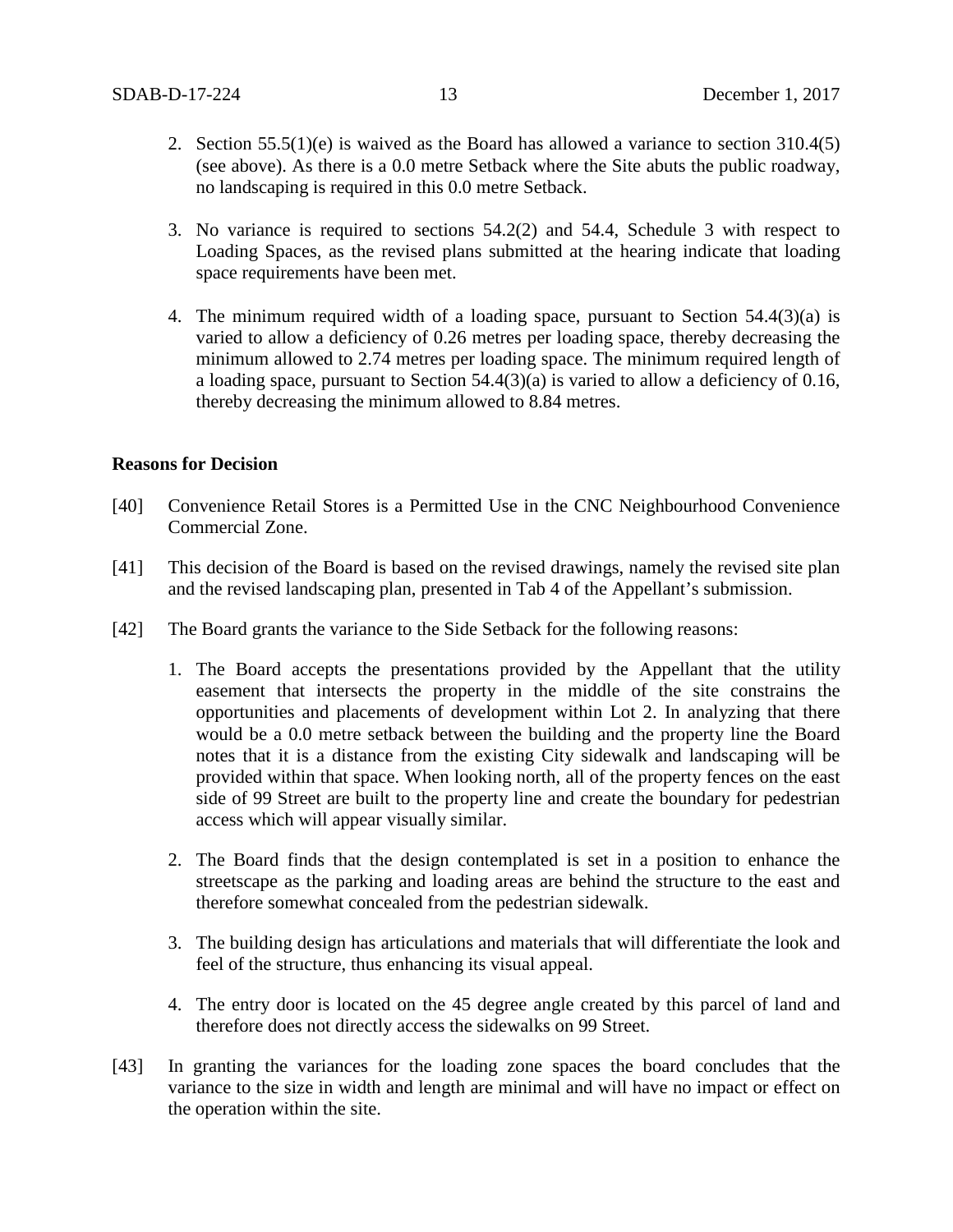- [44] The Board, in analyzing the report provided by the Edmonton Design Committee, does not support the conclusions reached by that committee with respect to overdevelopment. It reaches this position through the presentations of the Appellant where it was shown and accepted that the Floor Area Ratio and site coverages are within the required regulations. Further to the conclusions by the Edmonton Design Committee the Board finds there was no analysis or back-up reference provided to have reached the conclusions that the setback variance and the landscaping variance would have a negative impact on this development.
- [45] The Board finds this to be an appropriate development that appears to be needed by this community and was presented with no evidence that it would have any negative impact on the neighbourhood. No one appeared in opposition, nor were any negative responses received pertaining to this development. The Board notes that the only online response was neutral and appeared to comment on the operations of the development and provided no further planning reasons for the Board to consider.
- [46] Pursuant to section 687(3)(d), the Board finds that the proposed development will not unduly interfere with the amenities of the neighbourhood nor materially interfere with or affect the use, enjoyment or value of neighbouring parcels of land.

Vincent Laberge, Presiding Officer Subdivision and Development Appeal Board

Board Members in Attendance: Mr. N. Somerville; Ms. N. Hack; Ms. G. Harris, Ms., M. McCallum